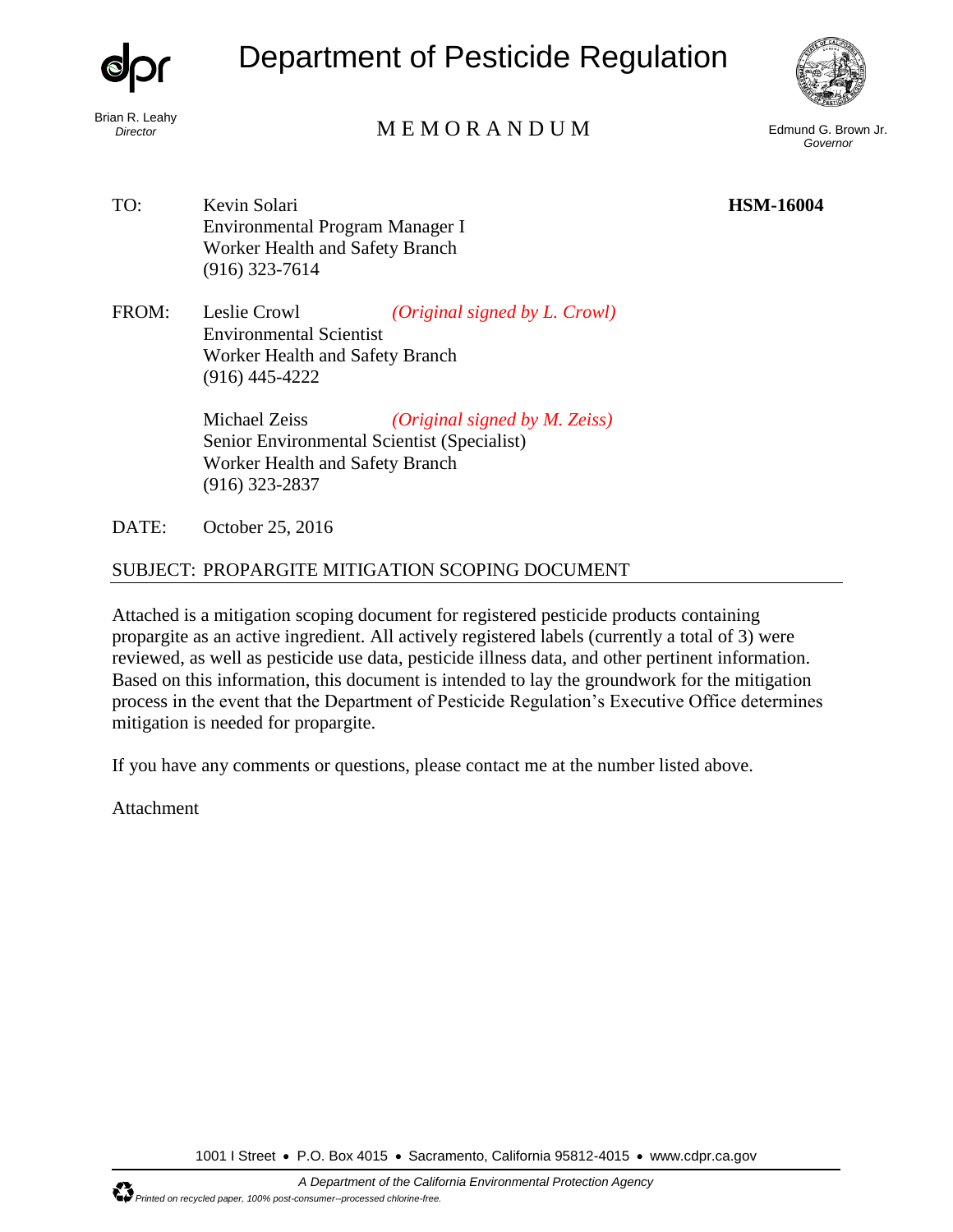*California Environmental Protection Agency* 

Department of Pesticide Regulation Worker Health and Safety Branch

**HSM-16004** 

# **PROPARGITE MITIGATION SCOPING DOCUMENT October 25, 2016**

Leslie Crowl, Environmental Scientist Michael Zeiss, Senior Environmental Scientist (Specialist) Human Health Mitigation Program 1001 I Street, P.O. Box 4015, Sacramento, CA 95812-4015 (916) 445-4222; Fax (916) 445-4280; [www.cdpr.ca.gov](http://www.cdpr.ca.gov/)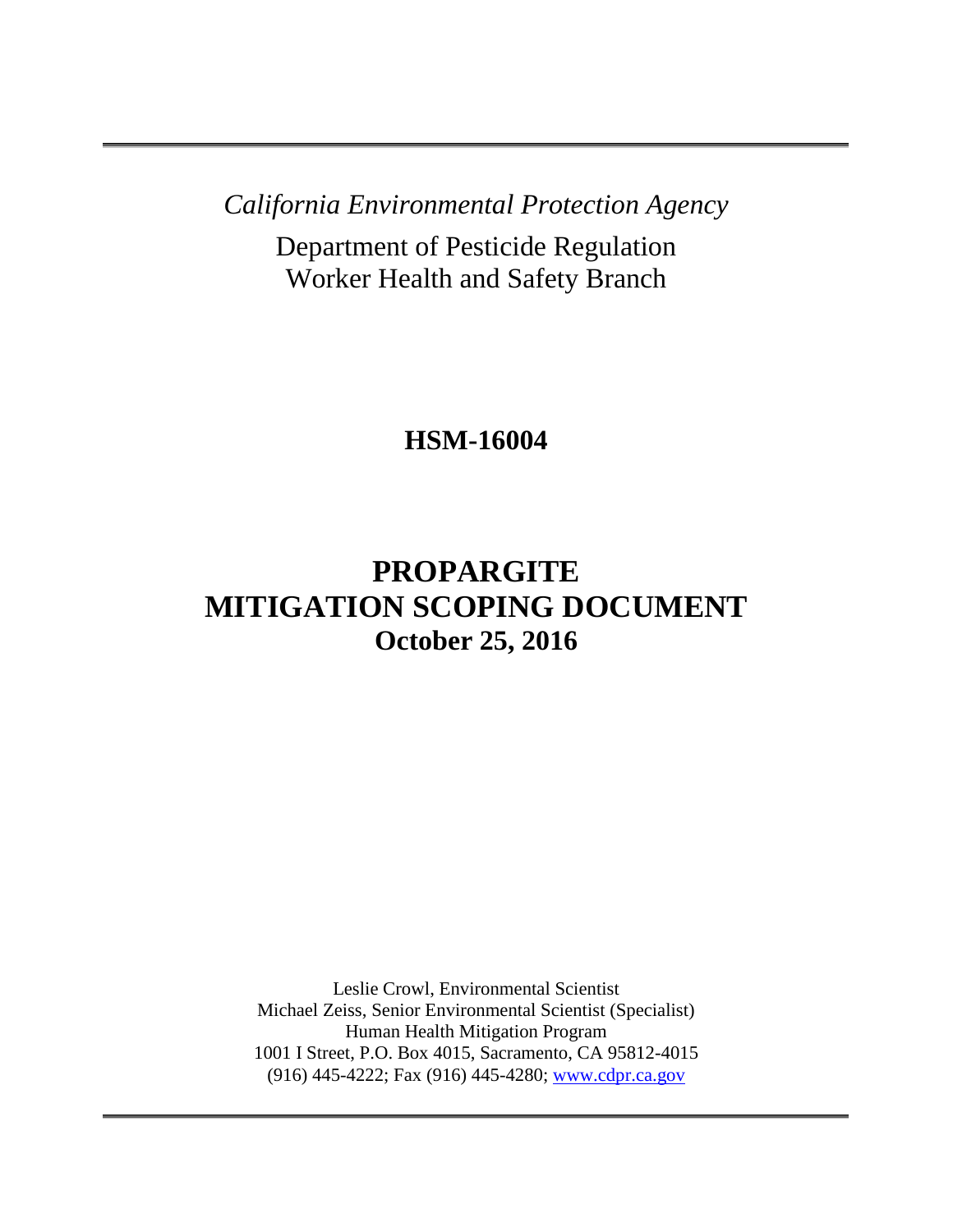## **Table of Contents**

| I.   |  |
|------|--|
| II.  |  |
| III. |  |
| IV.  |  |
| V.   |  |
|      |  |
|      |  |
|      |  |
|      |  |
|      |  |
|      |  |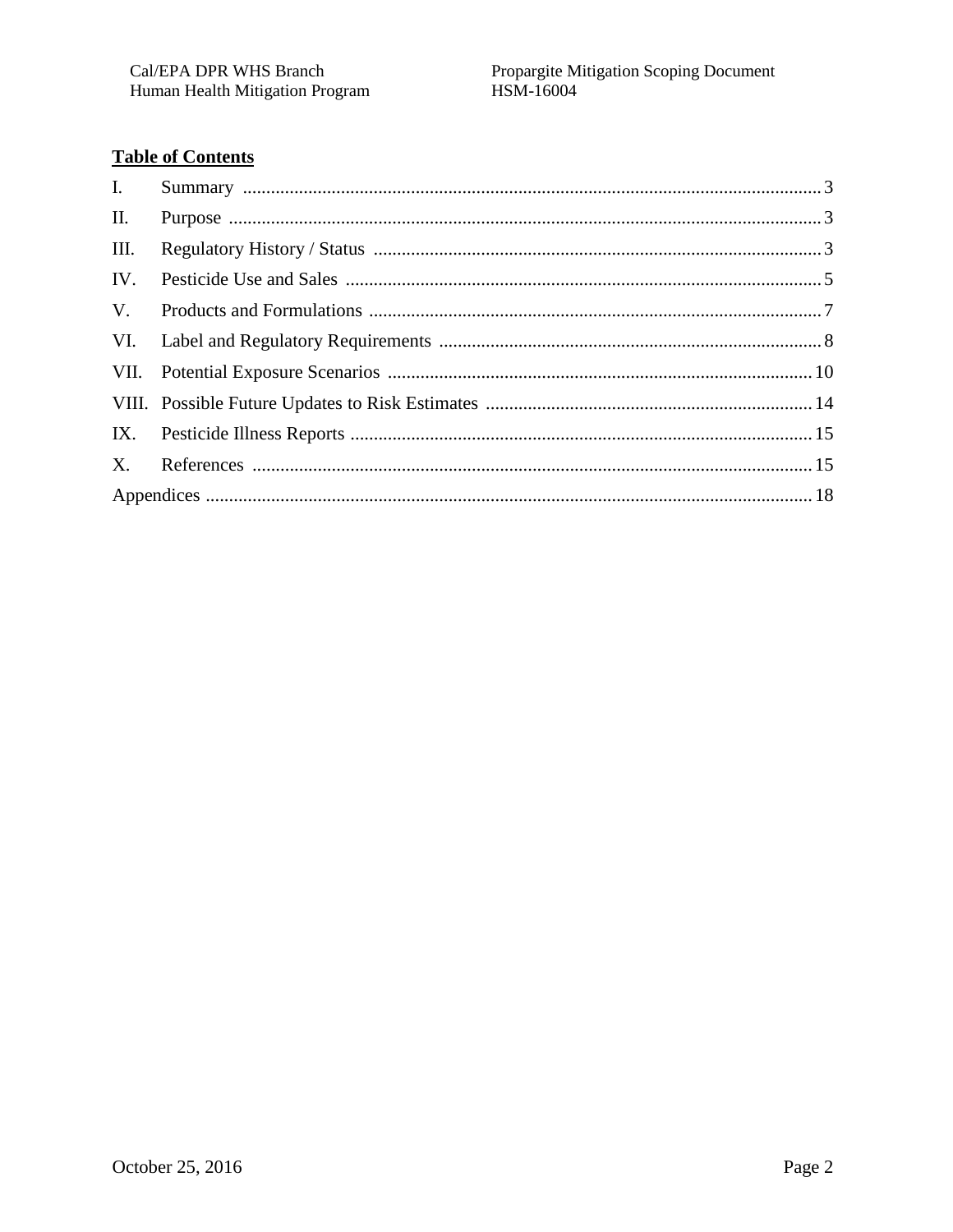#### <span id="page-3-0"></span>**I. Summary**

Propargite is a contact active, non-systemic organosulfite miticide/acaricide used in California to control several species of spider mites on a wide variety of agricultural crops. No propargite uses are registered for residential, recreational, or other public settings in the United States. Propargite's mode of action involves the inhibition of magnesium-stimulated ATPase and its primary mechanism of toxicity in mammals is local irritation at the site of contact. Propargite trade names include Comite, Omite 6E, and Omite 30WS.

The reported use of propargite in California averaged 276,263 pounds (lbs) active ingredient (AI) per year from 2010 to 2014. The major use crops were almonds, corn, and walnuts.

From 2011-2014 two incidents were reported as associated with propargite in California. The first incident occurred in 2012 and involved three fieldworkers exposed via drift. The second incident occurred in 2013 and resulted in one fieldworker experiencing symptoms possibly due to drift.

Based on the information on the product labels, exposure scenarios were evaluated by the Department of Pesticide Regulation's (DPR's) Human Health Assessment (HHA) Branch for handlers, fieldworkers, and bystanders. The Risk Characterization Document (RCD) compiled by HHA identified relatively high non-cancer risks for the majority of handler and fieldworker exposure scenarios. Similarly, estimated cancer risks were relatively high for all handler and fieldworker scenarios. The summary information in this scoping document is intended to aid in the mitigation process if DPR determines mitigation is needed.

#### **II. Purpose**

health effects in studies of sufficient quality to allow risk characterization [\(Lewis 2014\)](http://www.cdpr.ca.gov/docs/risk/rcd/propargite_2014.pdf). During the risk assessment process, DPR evaluates current pesticide use practices, chemical toxicity, and the potential for adverse effects associated with a given pesticide, and determines if action is needed to further reduce the risk of exposure. DPR identified propargite as having potential adverse

This scoping document establishes the groundwork for potential mitigation development by reviewing the exposure scenarios relevant to California and their respective margins of exposure (MOEs), as well as the protective measures identified on currently registered pesticide labels. The synthesis of this information can then be used for the development of mitigation measures for propargite, if needed.

### **III. Regulatory History / Status**

Propargite was first registered in 1969 by the United States Environmental Protection Agency (U.S. EPA) as a miticide. In September 2001, U.S. EPA finalized their Reregistration Eligibility Document (RED) which resulted in proposed mitigation for worker/handler exposure, including changes in the packaging of some formulations, increased protective equipment (e.g., gloves, closed mixing systems, enclosed cabs and cockpits) and increased restricted entry intervals (REIs). In 2014, the U.S. EPA initiated a registration review of propargite in accordance with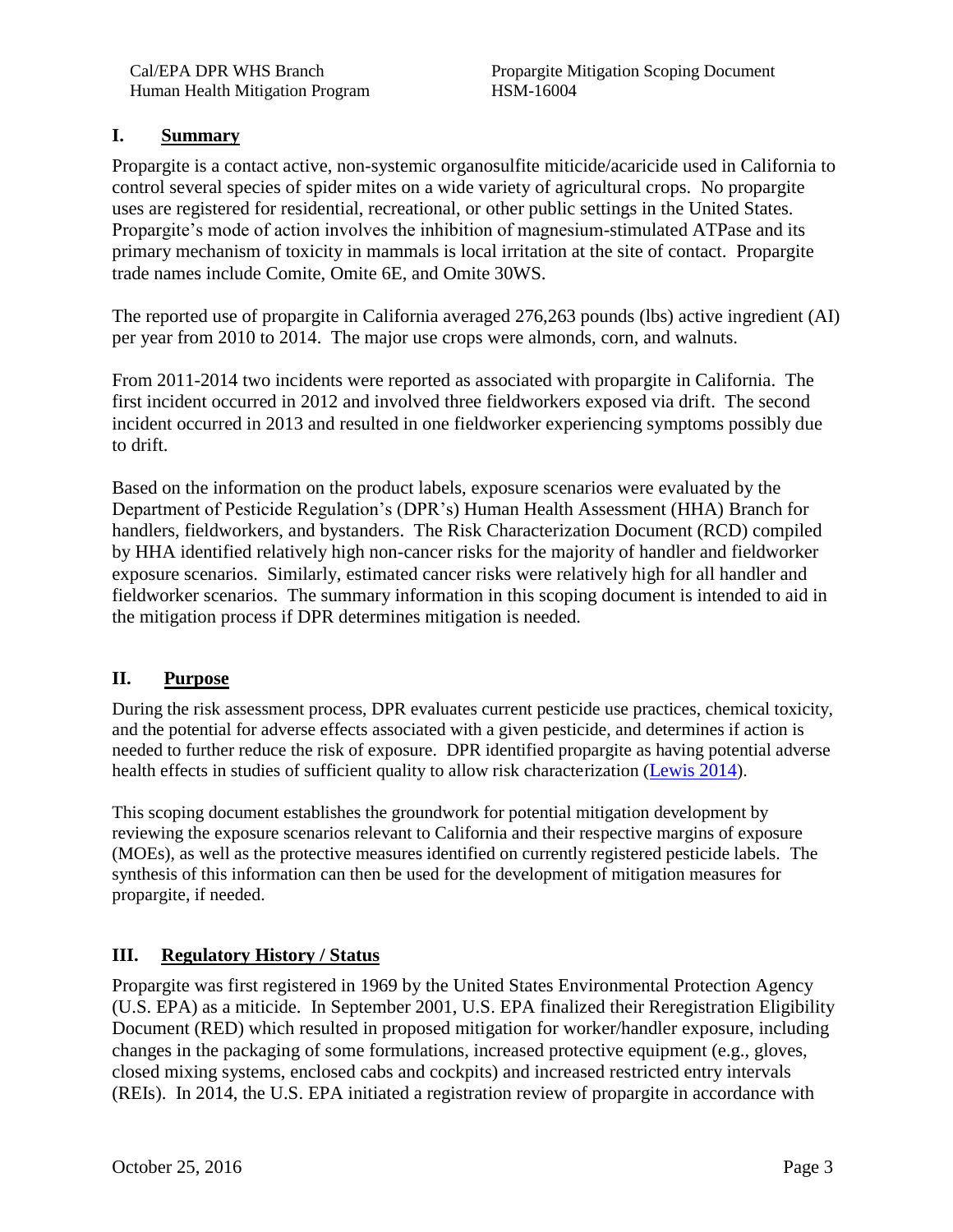Human Health Mitigation Program HSM-16004

Cal/EPA DPR WHS Branch Propargite Mitigation Scoping Document

Section 3(g) of the Federal Insecticide, Fungicide, and Rodenticide Act (FIFRA) which requires the U.S. EPA to review each registered pesticide every 15 years. As part of this registration review, the U.S. EPA is reviewing updated data on human exposure as it relates to diet, drinking water, and occupational use. The U.S. EPA expects to complete their review by 2020.

Propargite was first registered for use in California in 1983. In 2004, DPR completed a RCD addressing the potential risk for human health effects from dietary and drinking water exposure to propargite [\(Lewis, 2004\).](http://www.cdpr.ca.gov/docs/risk/rcd/propargite_2004.pdf) In 2014, DPR completed a RCD for occupational and ambient air exposure [\(Lewis 2014\)](http://www.cdpr.ca.gov/docs/risk/rcd/propargite_2014.pdf). The RCD for dietary and drinking water exposure did not identify exposures of concern; however, the RCD for occupational and ambient air exposure did identify exposures of concern for applicators, fieldworkers, and bystanders.

The California regulatory status for propargite is summarized below (Table 1).

|                    | <b>Restricted Material</b>                                | <b>Toxic Air Contaminant</b>                                     | Groundwater<br><b>Protection List</b>                      | <b>Proposition 65</b><br>List                                    |
|--------------------|-----------------------------------------------------------|------------------------------------------------------------------|------------------------------------------------------------|------------------------------------------------------------------|
| Yes / No           | $Yes^a$                                                   | N <sub>0</sub>                                                   | No                                                         | Yes (listed for<br>both cancer and<br>developmental<br>toxicity) |
| Laws               | FAC Division 7,<br>Chapter 3, Article 1, Section<br>14001 | FAC Division 7, Chapter 3,<br>Article 1.5,<br>Section $14021(b)$ | FAC Division 7,<br>Chapter 2, Article<br>15, Section 13141 | Health & Safety<br>Code, Section<br>25249.5                      |
| <b>Regulations</b> | 3 CCR, Section 6400                                       | 3 CCR, Section 6860                                              | 3 CCR, Section<br>6800                                     | 27 CCR, Section<br>25000 to 27001                                |

**Table 1: California Regulatory Status of Propargite as of October 2016** 

Due to its status as a Federal Restricted Use Pesticide, propargite is a California Restricted Material per 3 *a*  CCR section 6400(a). Propargite is exempt from the requirement for a Restricted Materials Permit per 3 CCR section 6414 (b). All other requirements for California Restricted Materials apply.

FAC: California Food and Agricultural Code

HSC: California Health and Safety Code

CCR: California Code of Regulations

Additionally, propargite is a Category I pesticide bearing the label statement "Corrosive. Causes irreversible eye damage. Causes skin burns." Therefore, propargite requires the use of a tier two closed system when mixing and loading, as per title 3 CCR Section 6746(c).

There is also a noteworthy regulatory requirement for cotton fieldworkers to wear protective clothing, even after the REI has expired. Title 3, CCR section 6772(b) includes the following requirement within footnote "G":

"The restricted entry interval for cotton fields treated with propargite is seven days. However, from the end of the restricted entry interval until the beginning of harvest, the employer shall assure that employees entering propargite treated cotton fields wear work clothing with long sleeves and legs and gloves."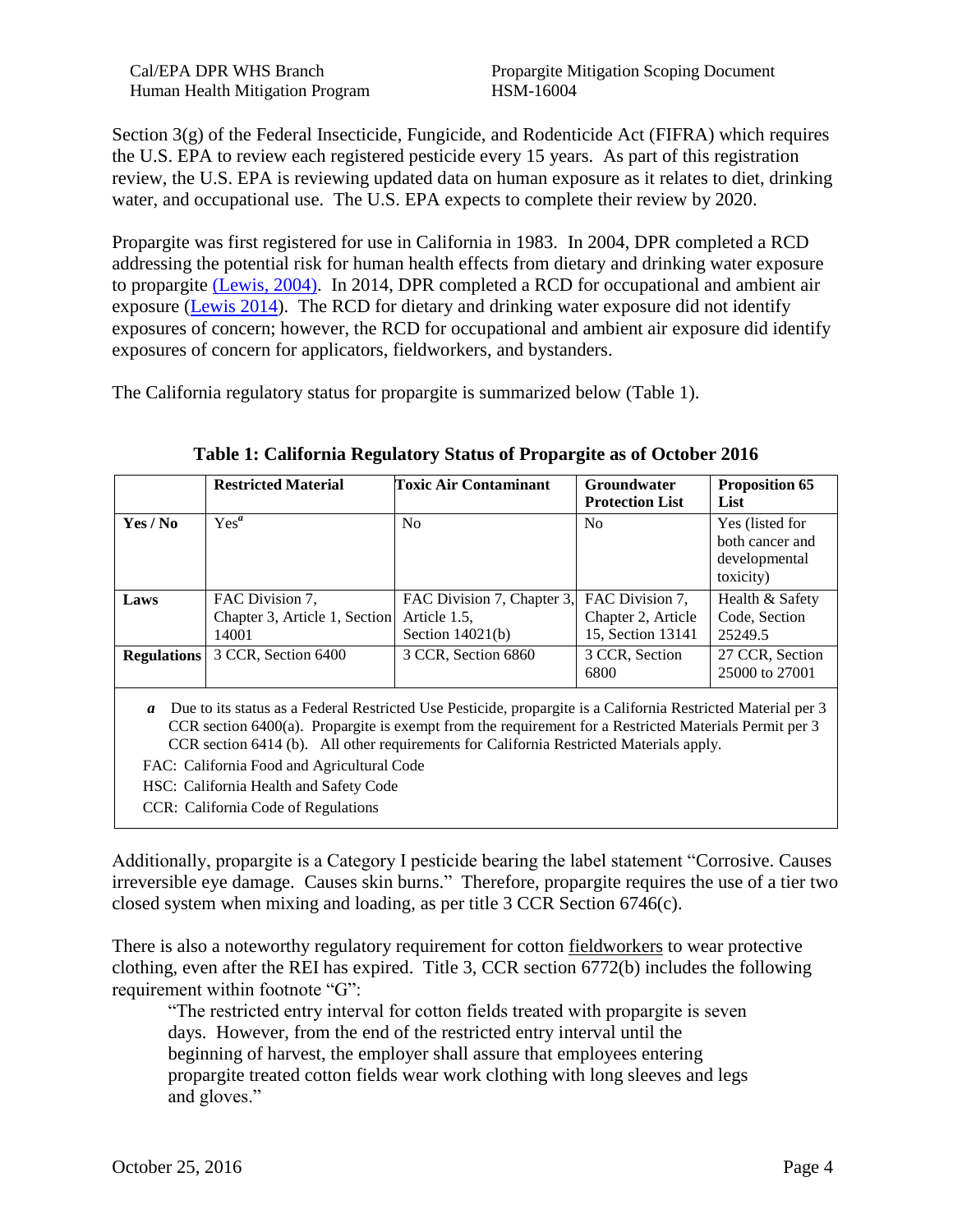#### <span id="page-5-0"></span>**IV. Pesticide Use and Sales**

California's Pesticide Use Reporting (PUR) system shows propargite has a large range of uses on agricultural commodities. Available California pesticide use reports for the past five years [\(2010-2014\)](http://www.cdpr.ca.gov/docs/pur/purmain.htm) indicate a total of 1,381,318 lbs of propargite AI was applied with the majority of applications occurring between May and September (Figure 1). The average annual use was 276,263 lbs AI and the average annual amount sold was 254,158 lbs AI. Almonds, corn, and walnuts were the major use crops constituting 86 percent of the total amount applied (Table 2). The five counties with the highest reported use of propargite during 2010-2014 were Fresno, Kern, Merced, San Joaquin, and Tulare, constituting 75 percent of the total pounds of active ingredient applied in the five year period (Table 3).



**Figure 1: Average Pounds of Propargite AI Used by Month for 2010-2014**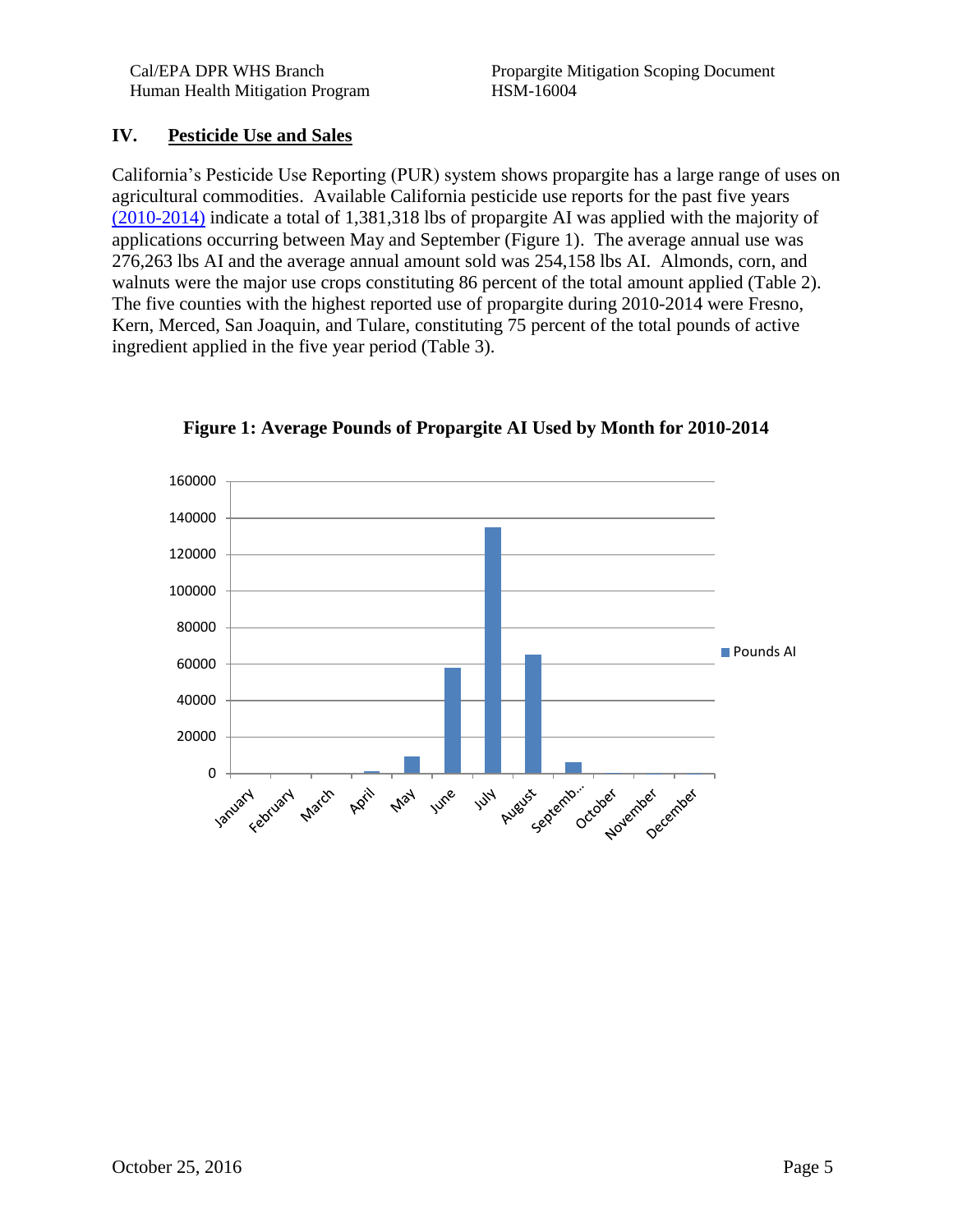| <b>Crop</b>      | 2010             | 2011             | 2012             | 2013             | 2014             | <b>Total</b> |
|------------------|------------------|------------------|------------------|------------------|------------------|--------------|
| Corn             | 171,361          | 193,337          | 142,437          | 99,805           | 70,539           | 677,477      |
| <b>Almond</b>    | 50,945           | 20,474           | 36,845           | 112.889          | 83,761           | 304.914      |
| Walnut           | 35,686           | 24,328           | 49,160           | 40,210           | 59,535           | 208,919      |
| <b>Alfalfa</b>   | 8,365            | 27,635           | 6,091            | 18,242           | 12,359           | 72,692       |
| <b>Grapes</b>    | 8,260            | 6,393            | 4,052            | 4,888            | 5,531            | 29,125       |
| <b>Cherry</b>    | 4,468            | 3,060            | 5,953            | 5,788            | 9,146            | 28,416       |
| <b>Cotton</b>    | 3.082            | 13,796           | 2,284            | 2,891            | 296              | 22.384       |
| <b>Beans</b>     | 5,740            | 5,116            | 2,588            | 2,164            | 174              | 15,782       |
| <b>Nectarine</b> | 4,968            | 1,177            | 662              | 402              | 1,618            | 8,828        |
| Sorghum          | $\boldsymbol{0}$ | 8                | 888              | 1,573            | 2,130            | 4,608        |
| Peach            | 635              | 404              | 26               | 472              | 160              | 1,698        |
| Wheat            | $\overline{0}$   | $\overline{0}$   | $\overline{0}$   | 665              | $\overline{0}$   | 665          |
| <b>Mint</b>      | 369              | $\boldsymbol{0}$ | 226              | $\boldsymbol{0}$ | $\boldsymbol{0}$ | 564          |
| Orange           | $\mathbf{0}$     | $\overline{0}$   | 147              | $\overline{0}$   | $\overline{0}$   | 147          |
| Plum             | 100              | $\boldsymbol{0}$ | $\boldsymbol{0}$ | $\tau$           | $\mathbf{0}$     | 107          |
| <b>Apple</b>     | $\overline{0}$   | $\overline{0}$   | 78               | $\Omega$         | $\Omega$         | 78           |
| <b>Melons</b>    | 52               | $\overline{0}$   | $\mathbf{0}$     | $\boldsymbol{0}$ | $\overline{0}$   | 52           |
| <b>Peanuts</b>   | 1                | $\overline{c}$   | $\overline{2}$   | $\overline{2}$   | 5                | 10           |
| <b>Apricot</b>   | 8                | $\overline{0}$   | $\overline{0}$   | $\overline{0}$   | $\overline{0}$   | $\bf{8}$     |
| <b>Persimmon</b> | $\boldsymbol{0}$ | $\overline{0}$   | $\boldsymbol{0}$ | 8                | $\overline{0}$   | $\bf{8}$     |
| Non-Crop/Other   | 1,269            | 653              | 871              | 1,034            | 994              | 4,840        |
| <b>Total</b>     | 295,309          | 296,384          | 252,251          | 291,119          | 246,254          | 1,381,318    |

### **Table 2: Pounds of Propargite AI applied by crop in California for 2010-2014**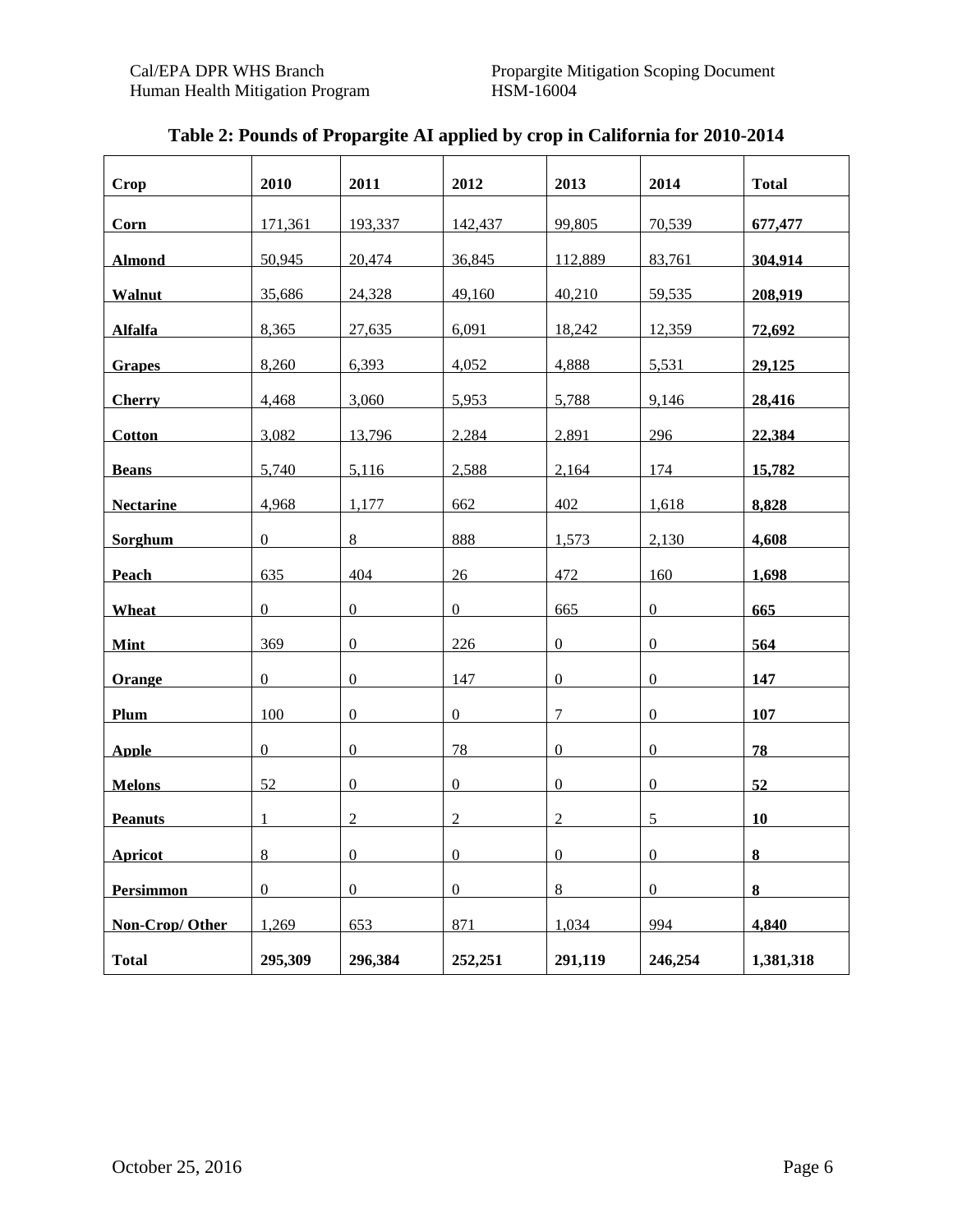| County        | 2010   | 2011   | 2012   | 2013   | 2014   |
|---------------|--------|--------|--------|--------|--------|
| <b>Tulare</b> | 68,382 | 92,796 | 50,127 | 29,698 | 37,505 |
| Fresno        | 60,883 | 35,935 | 36,159 | 56,269 | 63,040 |
| San Joaquin   | 46,150 | 30,721 | 59,998 | 43,666 | 58,659 |
| <b>Merced</b> | 24,874 | 30,501 | 33,249 | 33,714 | 24,580 |
| Kern          | 6,248  | 5,062  | 6,947  | 79,859 | 22,131 |

#### **Table 3: Top Five counties with Highest Use of Propargite in California for 2010-2014**

#### **V. Products and Formulations**

As of September 2016, there are three products registered in California (Table 4) and four Special Local Needs, Section 24(c) (SLN) registrations (Table 5). All products are manufactured by Chemtura.

| <b>Name</b> | <b>Formulation</b>                  | <b>EPA Registration No.</b> | <b>Percent Active</b><br>Ingredient |
|-------------|-------------------------------------|-----------------------------|-------------------------------------|
|             |                                     |                             |                                     |
| Comite      | Emulsifiable Concentrate            | $400 - 104$                 | 73.6                                |
| Omite-6E    | <b>Emulsifiable Concentrate</b>     | 400-89                      | 69.2                                |
| Omite 30WS  | Wettable Powder (Water Soluble Bag) | 400-427                     | 32.0                                |

| Table 5: Special Local Needs (24(c)) Registrations for Propargite |
|-------------------------------------------------------------------|
|-------------------------------------------------------------------|

| <b>Product</b> | <b>Special Local</b> | <b>Commodity</b>            | <b>Pest Species</b>     |
|----------------|----------------------|-----------------------------|-------------------------|
|                | Need No.             |                             |                         |
| Comite         | CA-830024            | Alfalfa Seed                | Two Spotted Spider Mite |
| Comite         | CA-940031            | Non-Bearing Almonds/Walnuts | <b>Spider Mites</b>     |
| Comite         | CA-040013            | Clover Seed                 | Two Spotted Spider Mite |
| Comite         | CA-820083            | Cotton                      | Two Spotted Spider Mite |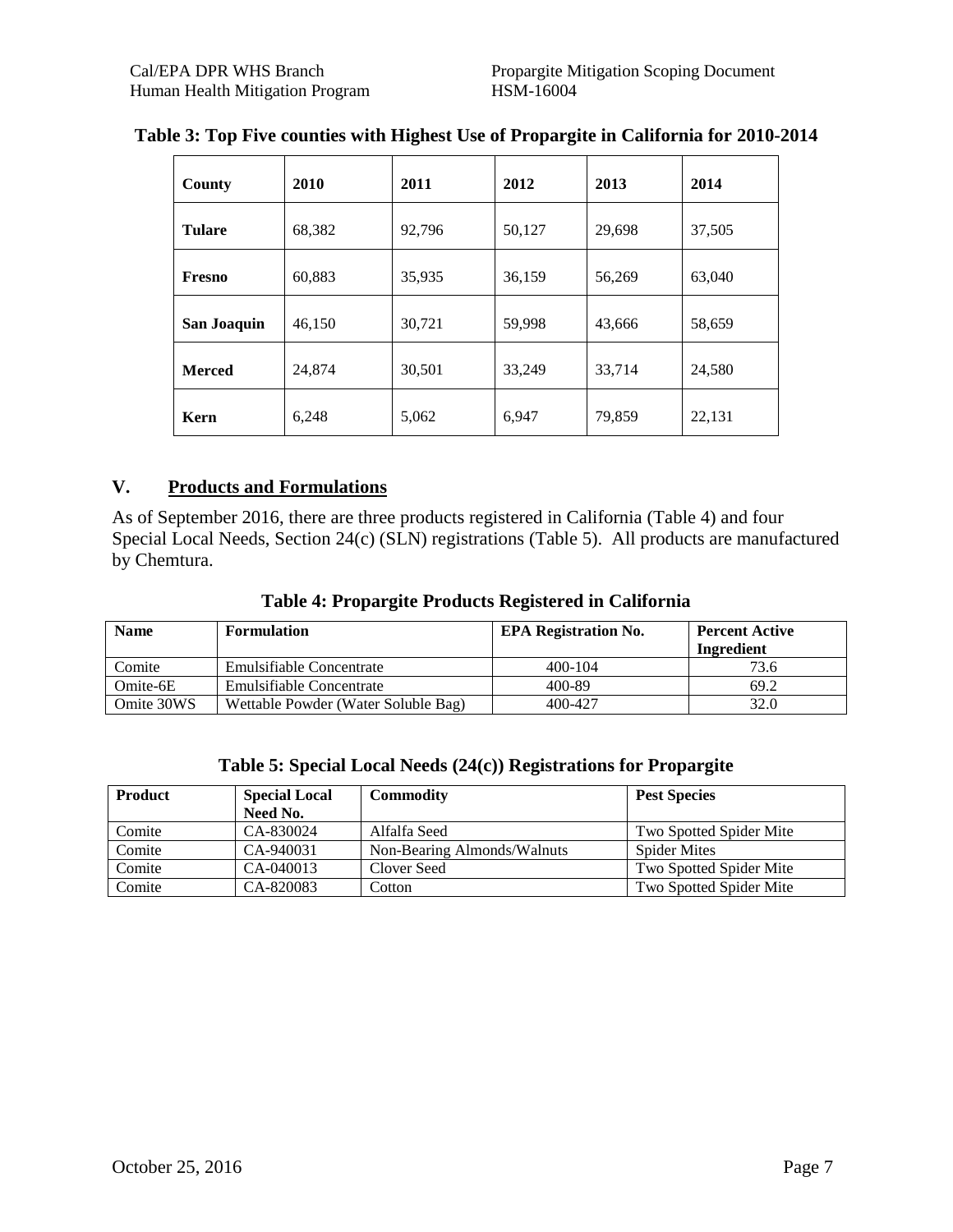#### **VI. Label and Regulatory Requirements**

Propargite is only approved for agricultural use. All three propargite products registered in California are listed as Category I "Danger" products and are federally restricted use pesticides due to eye and skin effects. They can be applied via ground or aerial application equipment. Chemigation of propargite is prohibited in California: both emulsifiable concentrate labels state "not in CA" for chemigation, and labels of the water-soluble-bag formulation state "Do not apply this product through any type of irrigation system."

There are several label restrictions to avoid spray drift to non-target areas when propargite products are applied. These include buffer zones around bodies of water and wind speed restrictions. These products are not allowed to be applied by ground within 50 feet, or by air within 75 feet, of bodies of water such as lakes, reservoirs, rivers, permanent streams, marshes or natural ponds, estuaries or commercial fish farm ponds. Additionally, propargite may not be applied when wind speeds exceed 15 miles per hour.

All three agricultural use products require applicators and other handlers to wear the following personal protective equipment (PPE):

- Long-sleeved shirt and long pants
- Shoes plus socks
- Goggles, faceshield, or safety glasses
- Chemical-resistant gloves (except flaggers and applicators in an enclosed cab)
- Chemical-resistant apron for mixers and loaders and persons exposed to the concentrate

However, when handling an emulsifiable concentrate, such as Comite and Omite 6E, applicators and other handlers are also required to use the following:

- Coveralls
- Chemical-resistant footwear and socks
- Chemical-resistant headgear for overhead exposure

In addition, labels require that mixer/loaders of emulsifiable concentrates who are supporting aerial applications to corn or cotton, must use a closed mix/load system. In California, that label requirement is moot, because of a broader regulatory requirement. As previously stated, title 3 CCR Section 6746(c) requires all propargite mixer/loaders to use Tier 2 closed mix/load systems. Mixer/loaders who handle one gallon or less per day are exempt.

When handlers use closed systems, closed cabs, or aircraft in a manner that meets the requirements listed in the Worker Protection Standard (WPS) for agricultural pesticides [Code of Federal Regulations, title 40, section  $170.240(d)(4-6)$ <sup>1</sup>, the handler PPE requirements may be modified as specified in the WPS.

All of the PPE and engineering-control requirements listed above were included on the propargite product labels in effect when DPR conducted its RCD [\(Lewis 2014\)](http://www.cdpr.ca.gov/docs/risk/rcd/propargite_2014.pdf). Therefore, the

 $\overline{a}$ 

<sup>&</sup>lt;sup>1</sup> Code of Federal Regulations, title 40, section 170.240(d)(4-6) has been revised to section number 170.607 (d) and (e) effective January 2, 2017.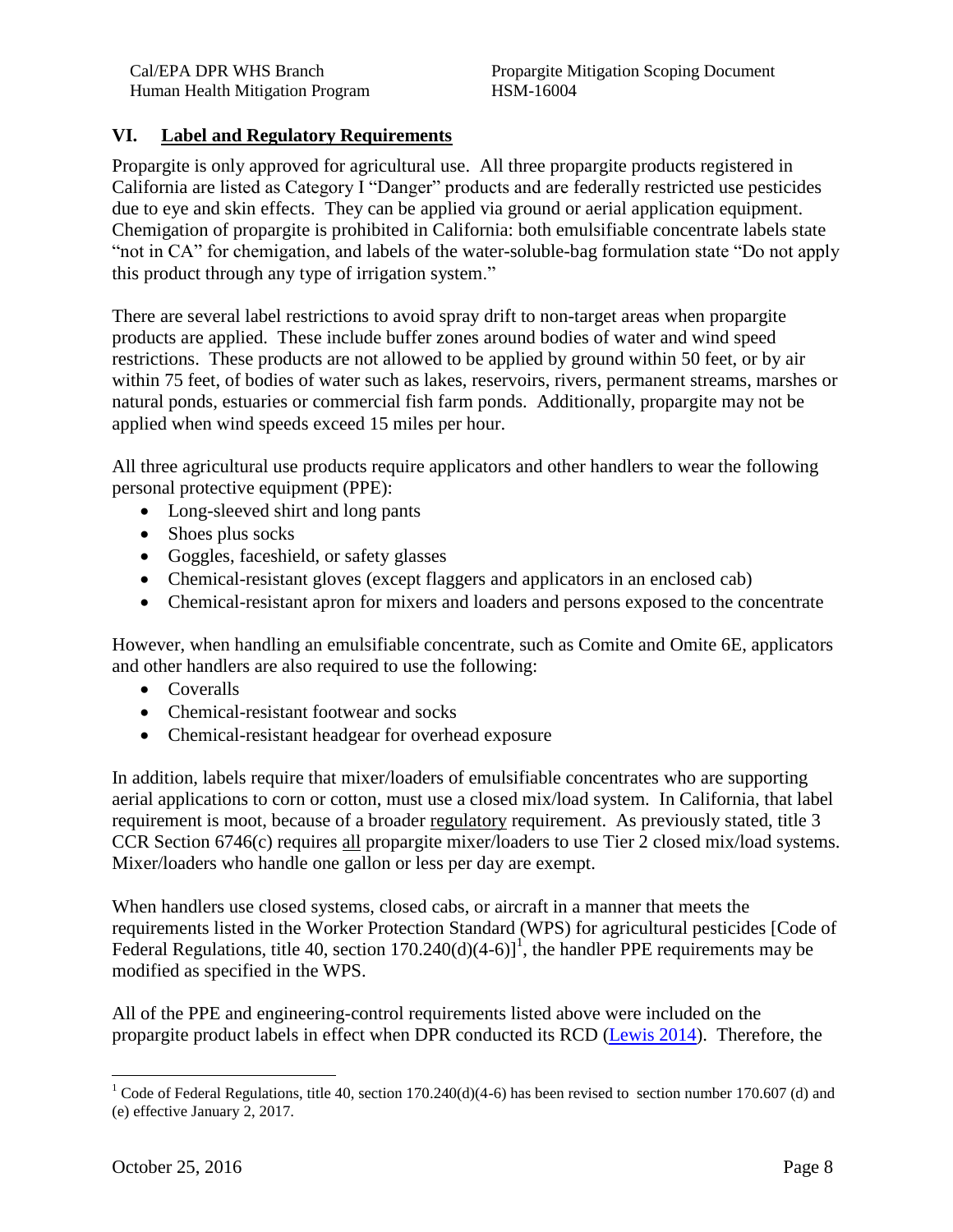Cal/EPA DPR WHS Branch Propargite Mitigation Scoping Document

risk estimates in the RCD are based on the assumption that handlers will follow those restrictions. In December 2014, subsequent to the RCD, registrants amended the Federal labels of all three propargite products. However, the December 2014 amendments do not affect the risk estimates from the RCD, because the amendments did not alter PPE or engineering-control requirements. Rather, the December 2014 label amendments were limited to implementing protections for salmonid fish (NMFS 2015). In addition, effective January 2016, DPR amended 3 CCR section 6746. However, for propargite, the regulation amendment merely removed the requirement that the closed mix / load system be capable of rinsing the emptied pesticide container. For a discussion of possible future updates to risk estimates from the RCD, see section VIII of this scoping document.

Application rates for crops on the label for the three products vary from 0.55 to 3.2 lbs AI per acre. The labels allow 1 to 2 applications per year for most crops, with a maximum of 3 applications (e.g., for cotton, non-bearing apples, and non-bearing strawberries). Propargite has California-specific REIs established by the regulation 3 CCR 6772, which are different from those on the federal label:

- Apples: regulatory REI is 21 days;
- Citrus: regulatory REI is 42 days;
- Corn and cotton: regulatory REI is 7 days;
- Grapes: regulatory REI is 30 days;
- Peaches and nectarines: regulatory REI is 21 days;
- Strawberries and field-grown roses\*: regulatory REI is 3 days; and
- All other crops: regulatory REI is 21 days.

\*The current product label for Omite 30WS establishes an even-more-restrictive REI for fieldgrown roses of 14 days.

When both label and regulatory requirements apply, users must follow whichever requirement is more restrictive (more protective). Thus, propargite users must follow whichever REI is longer: the relevant label or the regulation.

Product labels specify the preharvest intervals (PHI), which range from 7 to 50 days. Table 6 summarizes PHIs and REIs, taking into consideration both labels and regulations.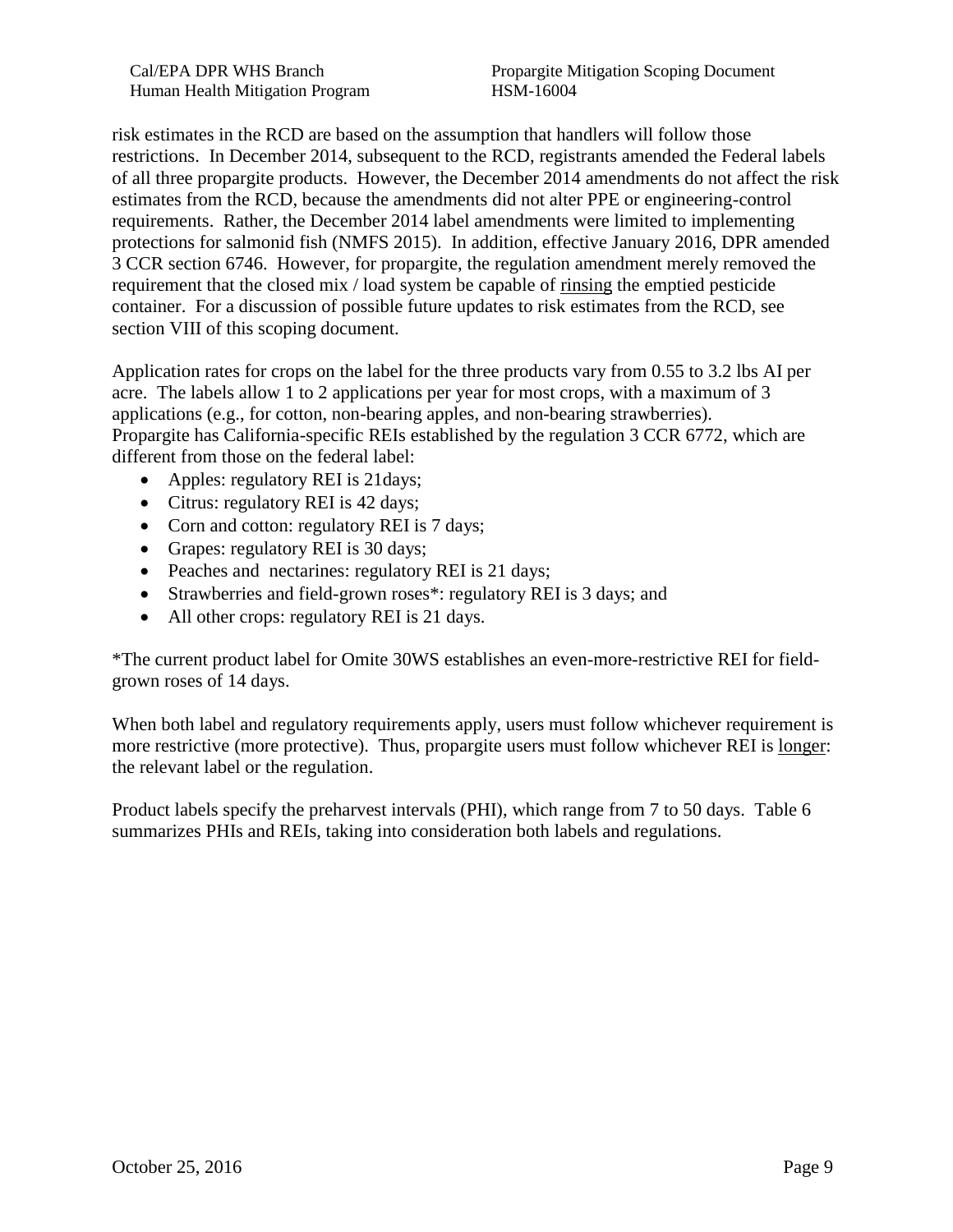| Crop                             | Restricted Entry Interval (Days) | Preharvest Interval (Days) |
|----------------------------------|----------------------------------|----------------------------|
| Potatoes                         | 21                               | 14                         |
| Sorghum                          | 21                               | 30 (Silage) /45 (Grain)    |
| <b>Field Corn</b>                | 13                               | 30                         |
| <b>Sweet Corn</b>                | 13                               | 30                         |
| Cotton                           | 7                                | 50                         |
| Jojoba                           | 21                               | none (non-food commodity)  |
| Beans                            | 21                               | 14                         |
| Almonds                          | 22                               | 28                         |
| Hops                             | 21                               | 14                         |
| Mint                             | 21                               | 14                         |
| Walnuts                          | 30/21 (Tree shaking only)        | 21                         |
| Non-Bearing Berries              | 21                               | <b>NA</b>                  |
| Non-Bearing Citrus               | (3 CCR 6772)<br>42               | <b>NA</b>                  |
| Non-Bearing Currants/Dates/Figs  | 21                               | <b>NA</b>                  |
| <b>Non-Bearing Nut Trees</b>     | 22                               | <b>NA</b>                  |
| <b>Non-Bearing Persimmons</b>    | 21                               | <b>NA</b>                  |
| Non-Bearing Tree Fruit           | 21                               | <b>NA</b>                  |
| Conifers                         | 21                               | <b>NA</b>                  |
| Grapes                           | 30                               | 21                         |
| Nectarines                       | 21                               | 14                         |
| Peanuts                          | 21                               | 14                         |
| Oranges and Grapefruit (bearing) | 42<br>(3 CCR 6772)               | (Omite 30WS label)         |
| Roses                            | (applications under<br>14        | none (non-food commodity)  |
|                                  | Omite-30WS label)                |                            |
| Alfalfa (Seed)                   | (Comite SLN)<br>21               | none (non-food commodity)  |
| Clover (Seed)                    | (Comite SLN)<br>21               | none (non-food commodity)  |

#### **Table 6: Restricted Entry and Preharvest Intervals for Propargite in California**

 $NA = Not$  Applicable, because no harvest from non-bearing crops

#### **VII. Potential Exposure Scenarios**

Propargite products are only labeled for agricultural use. No propargite uses are registered for residential, recreational, or other public settings in the United States. Given this information the propargite exposure scenarios are grouped as follows:

- 1. Occupational handlers,
- 2. Occupational non-handlers such as fieldworkers, and
- 3. Bystanders, such as residents, to nearby or to ambient airborne propargite particles.

For each exposure scenario, the RCD estimated the risks of three separate health effects [\(Lewis](http://www.cdpr.ca.gov/docs/risk/rcd/propargite_2014.pdf)  [2014,](http://www.cdpr.ca.gov/docs/risk/rcd/propargite_2014.pdf) pages 6-7):

- 1) **Local dermal effects (such as skin burns).** Risk was estimated via a Margin of Exposure (MOE) that incorporated a *relatively small uncertainly factor of 30* (10X for intraspecies variability, and 3X to protect against possible dermal sensitization, but no additional factor for interspecies variability). The larger the MOE, the lower the risk.
- 2) **Systemic non-cancer effects** (such as reduced body weights and labored breathing). The exposure route for systemic effects can be via dermal, oral, inhalation, dietary, or combined exposure. Risk of systemic effects was estimated via a MOE that incorporates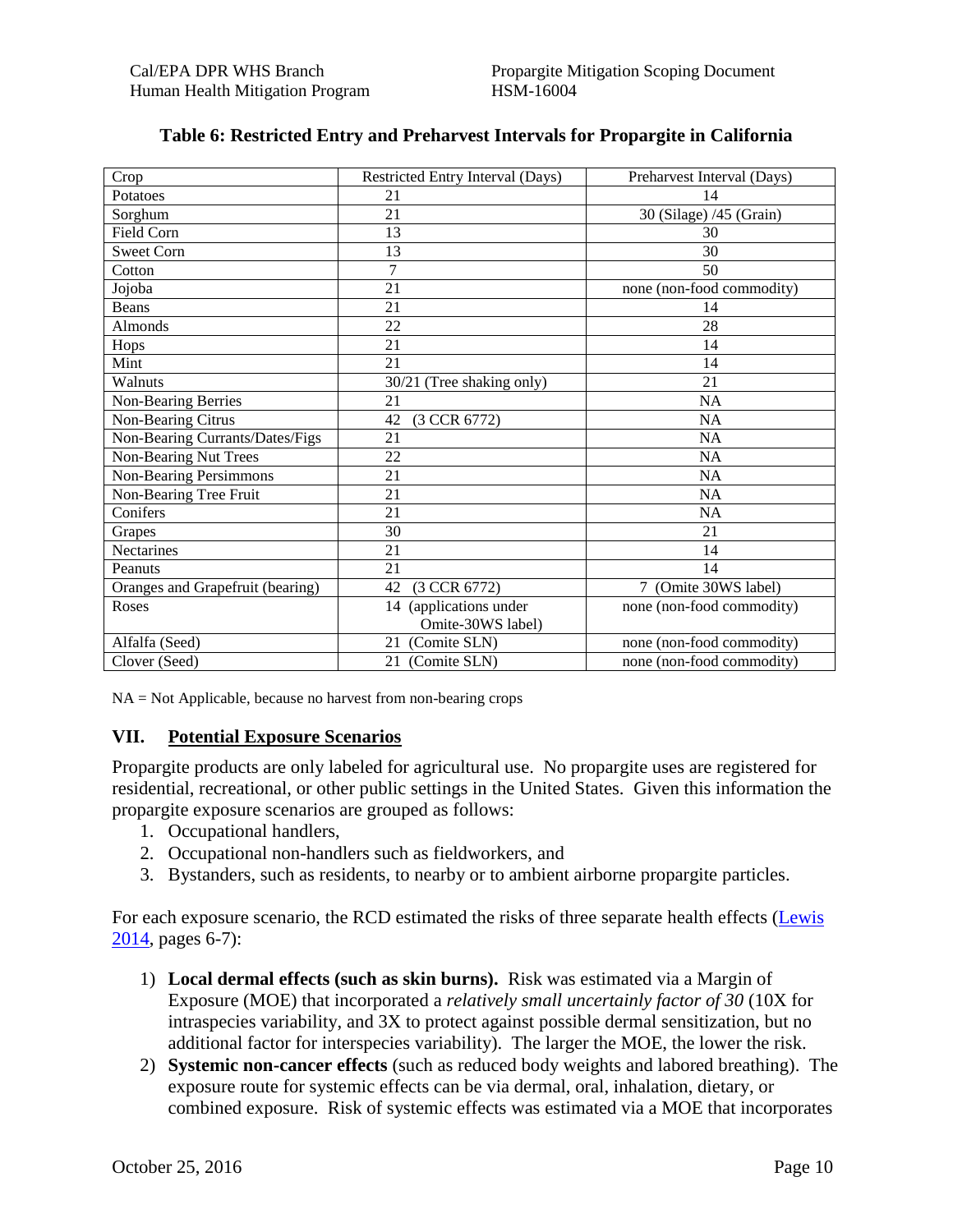a *larger uncertainty factor of 100* (10X for intraspecies variability, and an additional 10X factor for interspecies variability). Again, the larger the MOE, the lower the risk.

3) **Cancer**, for which estimated risk is expressed as the rate of excess cancer predicted within the target population (cancer cases per number of people). The exposure route for cancer can be via dermal, oral, inhalation, dietary, or combined exposure. Because cancer risk is an actual rate of illness instead of an MOE, the larger the cancer rate, the greater the risk. For example, a cancer rate of  $10^{-5}$  (one in ten thousand) indicates a greater risk than a rate of  $10^{-6}$  (one in a million).

exposure scenarios for all three effects [\(Lewis 2014,](http://www.cdpr.ca.gov/docs/risk/rcd/propargite_2014.pdf) page 8): In summary, the RCD concluded that estimated risks were relatively high for occupational

- The MOEs were generally low (i.e., estimated risks were higher than corresponding uncertainty factors) for systemic effects from occupational exposure, especially for the dermal exposure route (both seasonal and chronic dermal exposure). Inhalation exposure was also a concern for some handler scenarios, especially applicators for aerial and airblast application.
- There is some concern about the risk for local dermal effects from occupational exposure, especially to the hands of applicators and mixer/loader/applicators.
- Cancer risk estimates for all occupational exposure scenarios were high enough to suggest mitigation should be considered.

#### Occupational Handler Exposure Scenarios

For the purpose of this document, agricultural handlers include those workers who are involved in the application of propargite to agricultural sites. Occupational handler activities associated with the use of propargite formulations are shown in Table 7.

The RCD calculated MOEs for systemic exposure and local dermal exposure to applicators (Appendix A) mixer/loaders (Appendix B) and mixer/loader/applicators (Appendix C). The majority of the MOEs that were below the relevant uncertainty factor were related to the use of water-soluble bags (WSB) and aerial or airblast application methods.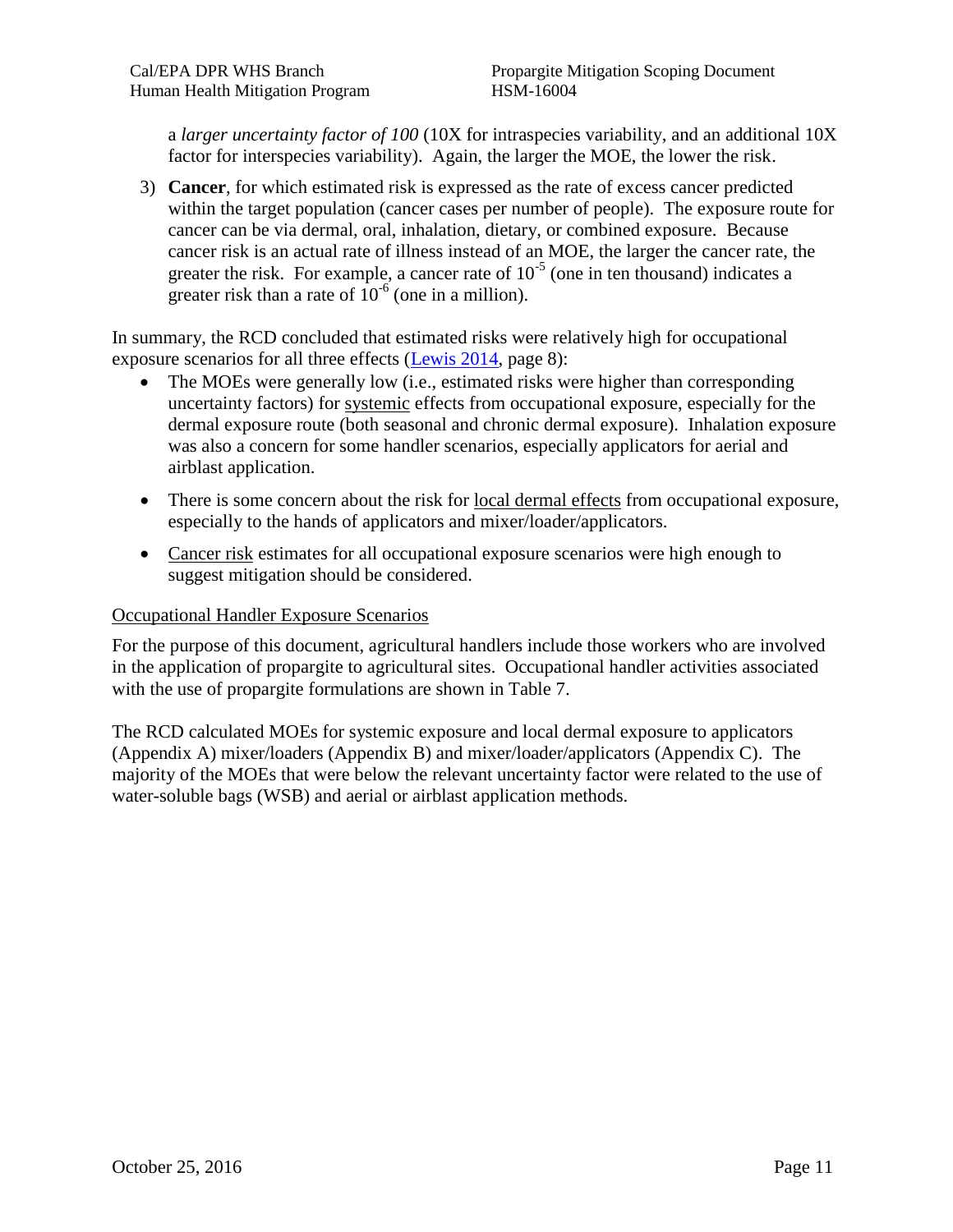| <b>Handler Activity</b>              | Emulsifiable Concentrate | Wettable Soluble Formulation |
|--------------------------------------|--------------------------|------------------------------|
|                                      | Formulation              |                              |
| Aerial Applicator                    |                          |                              |
| Airblast Applicator                  |                          |                              |
| Ground Boom Applicator               |                          |                              |
| Airblast Mixer/Loader                |                          |                              |
| Aerial Mixer/Loader                  |                          |                              |
| Ground Boom Mixer/Loader             |                          |                              |
| Mixer/Loader/Applicator <sup>a</sup> |                          |                              |
| Flagger                              |                          |                              |

#### **Table 7: Agricultural Handler Scenarios for Propargite**

Mixer/loader/applicator using Omite-30WS included for completeness only. This scenario is not considered *a*  practical since the entire soluble bag must be used and each bag calls for a minimum of 17 gallons of spray solution per acre. One possibility of such use is when a high or low pressure hand wand is attached to a tank with a capacity for 20 or more gallons of solution, or when the spray solution is prepared in a sufficiently large mixing tank from which the solution is poured into a backpack tank several times during the course of the pesticide application.

#### Occupational Non-Handlers (Fieldworkers) Exposure Scenarios

Non-handlers are workers who may be exposed to pesticides following an application, and who may be exposed to pesticide residues or pesticide drift. Agricultural fieldworkers (reentry workers) who enter treated fields following an application are included in this group. The exposure scenarios during the reentry to treated fields depend mainly on the time of reentry following an application, the crop, and the type of activities the worker is allowed to perform.

The REI on the label or in 3 CCR 6772 specifies the earliest time of entry by unprotected workers into treated agricultural fields following an application. Fieldworkers protected by appropriate PPE may be allowed to enter before the REI expires within the restrictions specified on the label and the Federal Worker Protection Standard. The crop and the type of work activity help determine the level of contact with treated surfaces. These work activities include harvesting, pruning, detasseling, scouting, cane turning, and transplanting.

below the uncertainty factor of 100, indicating relatively high risk (Lewis  $2014$ , page 7). ranging from  $10^{-5}$  to  $10^{-3}$  (Lewis 2014, Table 35). Representative reentry scenarios for propargite, based on REI or PHI, and their associated MOEs for systemic non-cancer effects, are listed in Table 8. All seasonal and chronic MOEs were Similarly, cancer risks were higher than  $10^{-6}$  for every reentry scenario, with orders of magnitude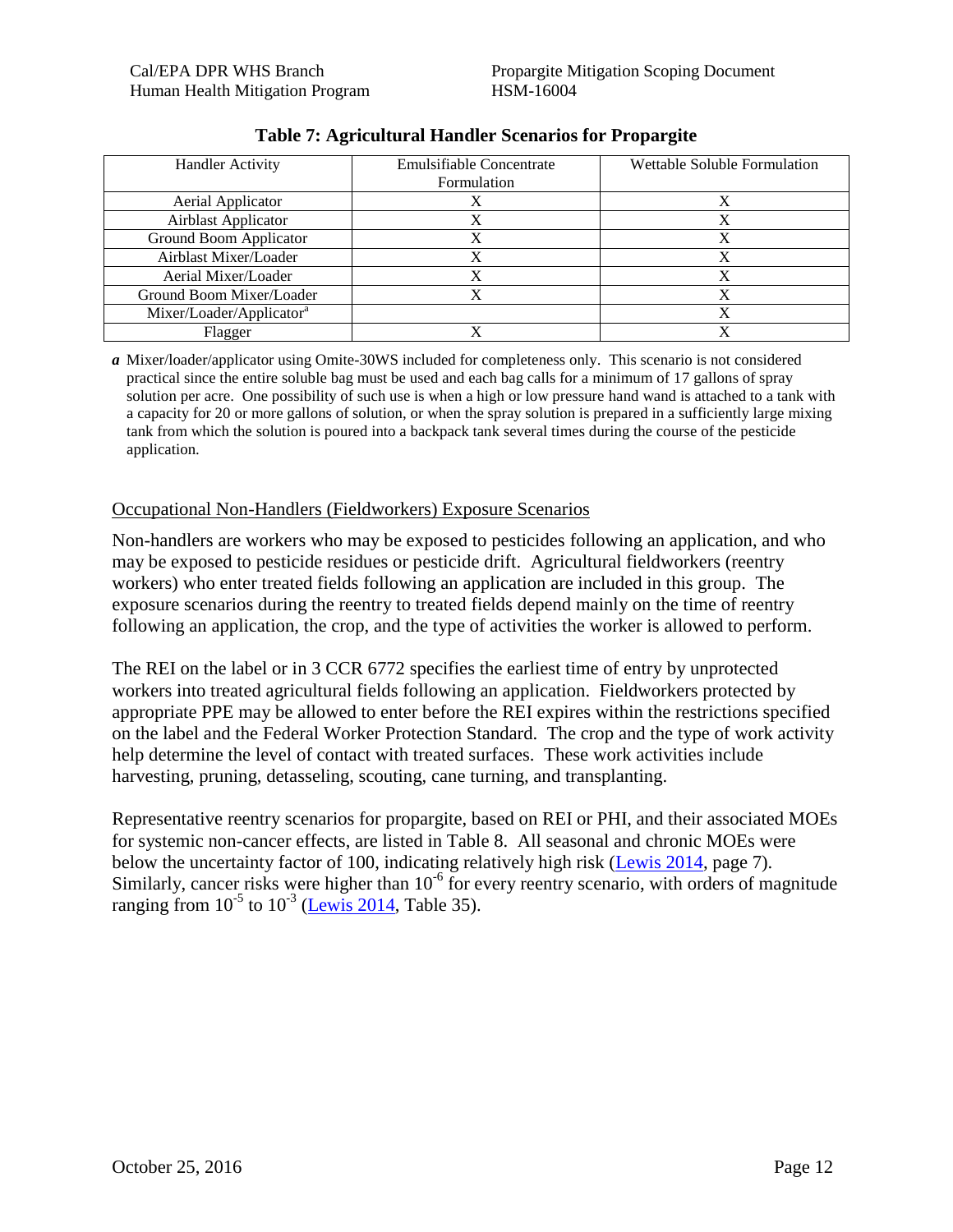#### (source: Table 32 of [Lewis 2014\)](http://www.cdpr.ca.gov/docs/risk/rcd/propargite_2014.pdf) **Table 8: Representative Reentry Scenarios for Propargite, with MOEs for systemic effects**

| Reentry Scenario                      | Earliest<br>Reentry          | Scope of Activities                                    | MOEs for systemic effects<br>(in <b>bold font</b> if lower than<br>uncertainty factor of 100) |                         |                       |  |
|---------------------------------------|------------------------------|--------------------------------------------------------|-----------------------------------------------------------------------------------------------|-------------------------|-----------------------|--|
|                                       | $\left(\text{days}\right)^a$ |                                                        | Acute<br><b>MOE</b>                                                                           | Seasonal<br><b>MOE</b>  | Chronic<br><b>MOE</b> |  |
| Corn harvesters                       | 30 (PHI)                     | harvesting corn by hand                                | 260                                                                                           | 3                       | 6                     |  |
| Corn detasselers                      | 7                            | detasseling corn by hand                               | 63                                                                                            | < 1                     | $\overline{2}$        |  |
| Cotton/corn scouts                    | 7                            | not for scouting other crops                           | 710                                                                                           | 10                      | 19                    |  |
| Grape cane turners/girdlers           | 30                           | turning canes and girdling for all<br>grape types      | 470                                                                                           | 6                       | 18                    |  |
| Grape harvesters/other<br>cultivators | 30                           | including all other related activities                 | 930                                                                                           | 12                      | 35                    |  |
| Nectarine harvesters                  | 21                           | harvesting by hand                                     | 440                                                                                           | 5                       | 16                    |  |
| Nectarine pruners/leaf<br>thinners    | 21                           | including cherries and all other related<br>activities | 220                                                                                           | $\overline{\mathbf{3}}$ | 8                     |  |
| Citrus pruners/leaf thinners          | 42                           | for oranges and grapefruit during post-<br>harvest     | 230                                                                                           | 3                       | 15                    |  |
| Rose harvesters                       | $\overline{7}$               | harvesting/cutting field-grown (for<br>aerial spray)   | 50                                                                                            | $\leq 1$                | $\overline{2}$        |  |
| Jojoba harvesters                     | 21                           | harvesting by hand                                     | 290                                                                                           | $\overline{\mathbf{3}}$ | 14                    |  |
| Christmas tree<br>transplanters       | 21                           | including conifers for plantation                      | 3,000                                                                                         | $\overline{38}$         | 90                    |  |
| Strawberry transplanters              | 10                           | transplanting non-bearing strawberries                 | 1,300                                                                                         | 16                      | 39                    |  |
| Dry bean harvesters                   | 21                           | mechanical harvesting                                  | 940                                                                                           | 13                      | 40                    |  |
| <b>Almond harvesters</b>              | 28                           | (mechanical) floor shaking and<br>sweeping             | 830                                                                                           | 10                      | 24                    |  |
| <b>Walnut harvesters</b>              | 21                           | (mechanical) floor shaking and<br>sweeping             | 530                                                                                           | $\overline{7}$          | 16                    |  |
| Potato/peanut harvesters              | 21                           | mechanical harvesting                                  | 530                                                                                           | 7                       | 16                    |  |
| Alfalfa/clover seed                   | 21                           | mechanical harvesting                                  | 530                                                                                           | 7                       | 16                    |  |
| harvesters                            |                              |                                                        |                                                                                               |                         |                       |  |
| Grain sorghum harvesters              | 21                           | mechanical harvesting                                  | 530                                                                                           | 7                       | 16                    |  |
| Irrigators/other cultivators          | $\overline{21}$              | including all not mentioned above in<br>this table     | $\overline{530}$                                                                              | $\overline{7}$          | 16                    |  |

*a* The earliest reentry used for calculating estimated exposure, as stated in Table 22 and related text in [\(Lewis 2014\).](http://www.cdpr.ca.gov/docs/risk/rcd/propargite_2014.pdf) Note that REI may be shorter than PHI. During the interval between the REI and the PHI, fieldworkers may enter to conduct crop management activities other than harvesting.

#### Bystander Exposure Scenarios

Propargite is not registered for use in residential or other public settings. Therefore, bystander exposure is only expected to occur from ambient air exposure (inhalation), or drift from nearby agricultural applications (inhalation or dermal exposure). Estimated bystander risks were relatively low: all bystander MOEs for systemic non-cancer effects were substantially higher than the uncertainty factor of 100 (Appendix D). Similarly, bystander cancer risks were relatively low, ranging from 5.5 to 7.8 excess cancer cases in a million.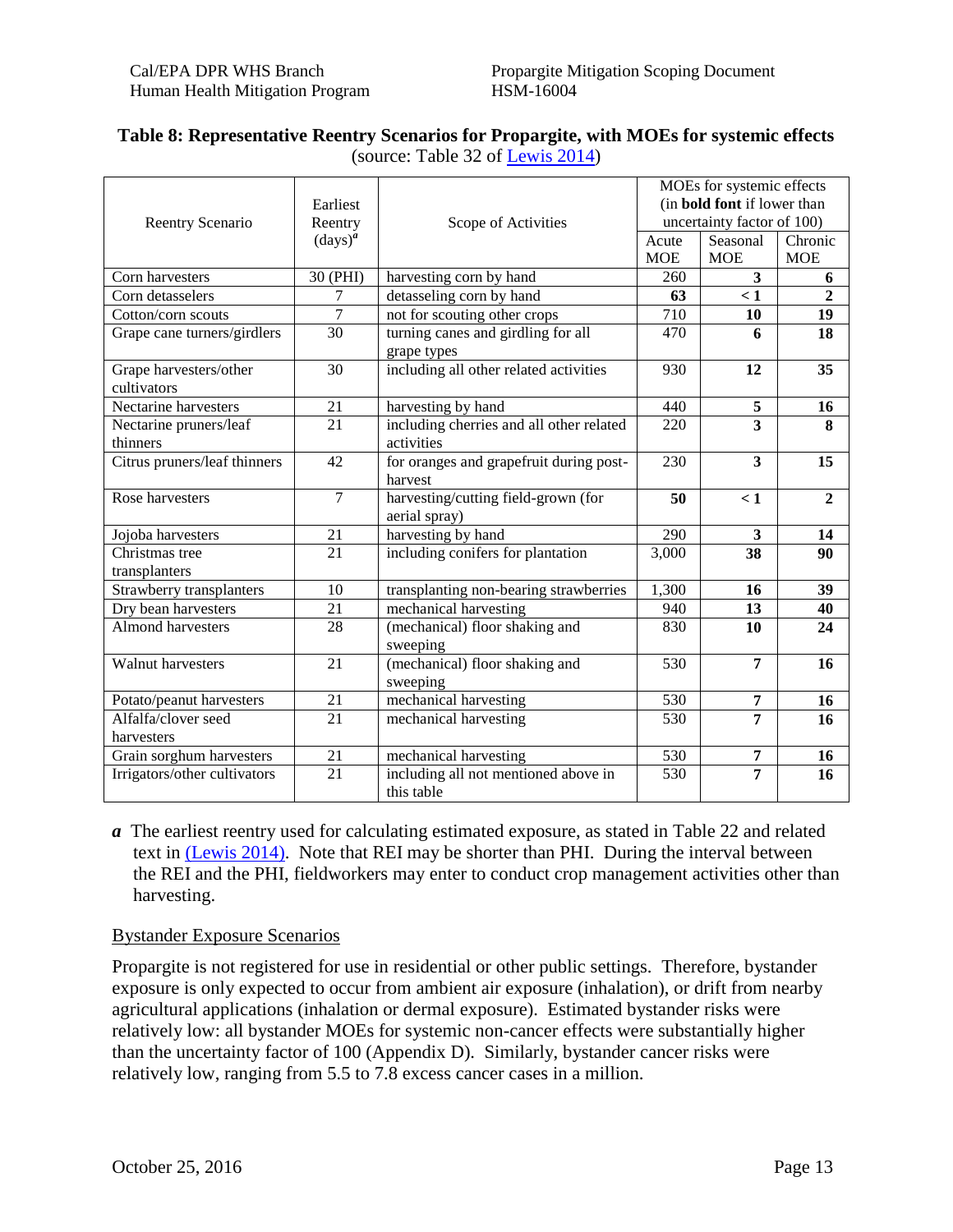#### **VIII. Possible Future Updates to Risk Estimates**

#### *Occupational handlers (including applicators and mixer / loaders):*

RCD risk estimates for handlers were calculated using exposure estimates from the Pesticide Handler Exposure Database, PHED [\(Dong 2013\)](http://www.cdpr.ca.gov/docs/risk/rcd/propargite_ead_final.pdf). Since 2001, the Agricultural Handler Task Force (AHETF) has been working to develop pesticide-exposure databases to replace PHED. U.S. EPA has reviewed and accepted some, but not all, AHETF monographs. U.S. EPA states that it:

"currently uses values presented in the PHED Surrogate Guide as the basis for most pesticide handler exposure assessments. However, the Agency believes that given changes in cultural production practices over time and the limitations of the data contained in PHED, it is appropriate that more current information be used for these types of assessments as they become available" (EPA 2016).

Accordingly, U.S. EPA already has begun incorporating certain AHETF exposure estimates into its reference tables (EPA 2015). If DPR managers determine that mitigation is necessary, RCD risk estimates for handlers may need to be re-calculated if U.S. EPA has approved additional AHETF exposure estimates.

#### *Occupational mixer / loaders:*

At the time of the RCD, 3 CCR section 6746 required a closed system when mixing or loading any Category 1 pesticide, including propargite [\(Dong 2013,](http://www.cdpr.ca.gov/docs/risk/rcd/propargite_ead_final.pdf) page 4). The closed system was required to be capable of removing and transferring the pesticide and rinsing the emptied pesticide container. That version of 3 CCR 6746 exempted mixer / loaders who handled, "a total of one gallon or less of pesticides in toxicity category one per day" (DPR 2014).

Effective January 2016, DPR amended 3 CCR 6746. The amended version still exempts, "An employee required to use a Tier 2 closed mixing system if the employee handles a daily maximum of one gallon or less". For propargite, the amendment merely removed the requirement that the closed mix / load system be capable of rinsing the emptied pesticide container. The current, amended version of 3 CCR 6746 requires propargite mixer / loaders to use a Tier 2 closed system, "capable of enclosing the pesticide while removing the contents from its original container, preventing the pesticide from contacting handlers". Elimination of the requirement for a system capable of rinsing the emptied container may require mixer / loader risk estimates to be re-calculated if DPR managers determine that mitigation is necessary.

#### *Occupational reentry:*

To calculate estimated risks for occupational reentry scenarios, the RCD used transfer coefficients from Appendix II of DPR's exposure assessment for propargite [\(Dong 2013\)](http://www.cdpr.ca.gov/docs/risk/rcd/propargite_ead_final.pdf). Subsequent to the RCD, in March 2016, DPR policy was updated [\(Kwok 2016\)](http://www.cdpr.ca.gov/docs/hha/memos/exposure_assessment.pdf) and DPR risk assessors were instructed to begin using transfer coefficients from U.S. EPA's ExpoSAC Policy 3 (EPA 2013). Therefore, reentry risk estimates may need to be recalculated if mitigation is deemed necessary, including both cancer risks and the non-cancer risks listed in Table 8.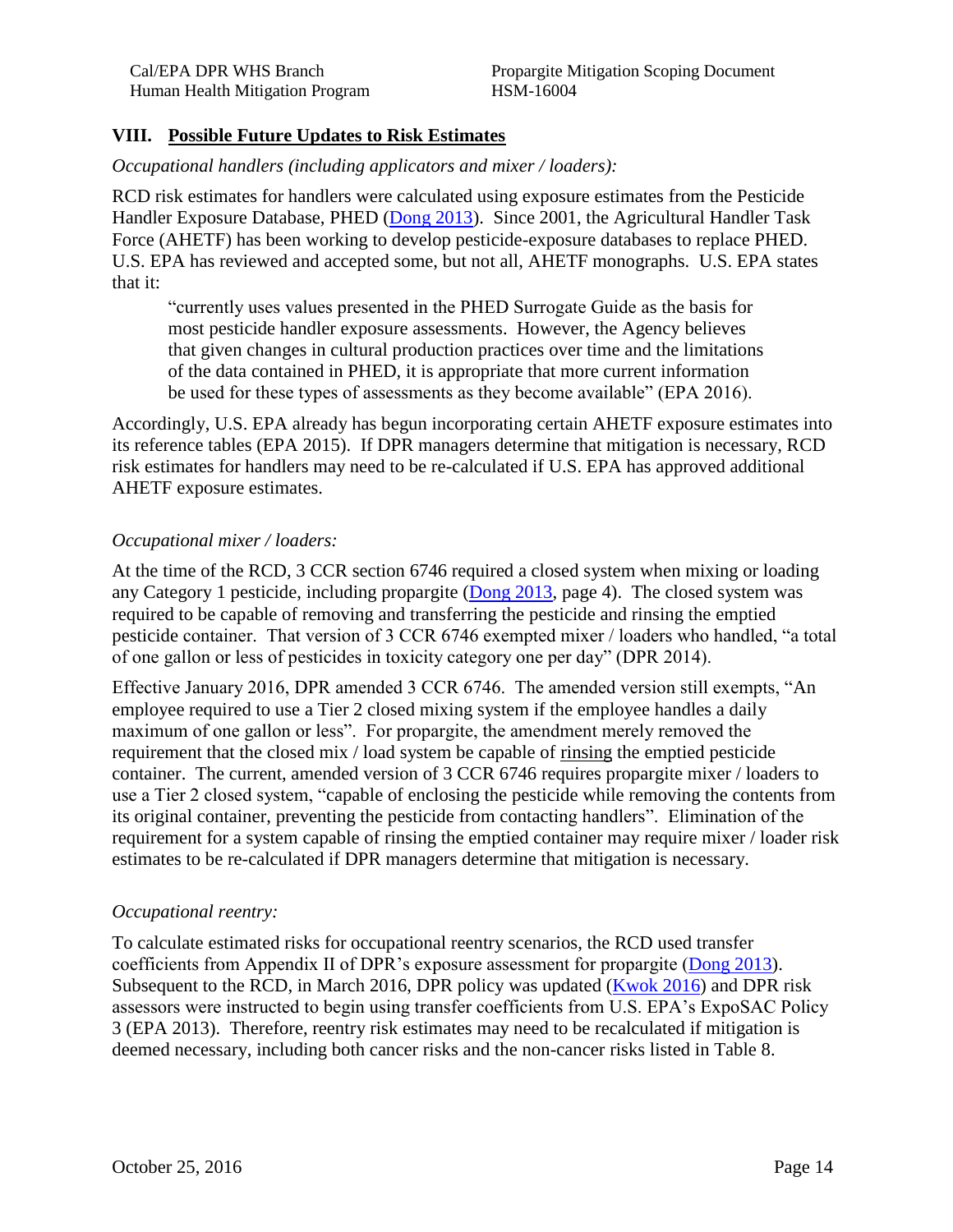Human Health Mitigation Program HSM-16004

Cal/EPA DPR WHS Branch Propargite Mitigation Scoping Document

For the crop of cotton, DPR's Exposure Assessment used cotton scouting as the representative reentry scenario [\(Dong 2013,](http://www.cdpr.ca.gov/docs/risk/rcd/propargite_ead_final.pdf) Table I-C). If mitigation is deemed necessary, a separate fieldworker reentry scenario should also be calculated for cotton. The reason is, 3 CCR section 6772(b) includes the following requirement within footnote "G":

"The restricted entry interval for cotton fields treated with propargite is seven days. However, from the end of the restricted entry interval until the beginning of harvest, the employer shall assure that employees entering propargite treated cotton fields wear work clothing with long sleeves and legs and gloves."

The requirement for protective apparel apparently was not considered when calculating exposure for cotton scouts [\(Dong 2013\)](http://www.cdpr.ca.gov/docs/risk/rcd/propargite_ead_final.pdf). Any future recalculations should consider the effect of that requirement for cotton fieldworkers who carry out non-scouting duties such as mechanical harvesting, irrigating, or weeding/roguing [\(Dong 2013,](http://www.cdpr.ca.gov/docs/risk/rcd/propargite_ead_final.pdf) Table I-B).

#### **IX. Pesticide Illness Reports**

Reports of illnesses and injuries associated with exposure to pesticide products are maintained in the Pesticide Illness Surveillance Program (PISP) database of DPR. The RCD summarized reported illnesses from 1982 to 2010. During that 28-year period, there was an average of 38 illness cases per year associated with propargite [\(Lewis 2014\)](http://www.cdpr.ca.gov/docs/risk/rcd/propargite_2014.pdf). In subsequent years, from 2011 through 2014 (the most recent year for which PISP data are available), a total of two incidents and four cases associated with propargite were reported to PISP:

- In 2012, three fieldworkers working in a vineyard noticed a tractor spraying approximately 100 feet away and experienced symptoms including irritation of mouth and skin, headache, and nausea. The tractor driver was applying imidacloprid and propargite. Residue samples from the foliage and workers' clothes confirmed drift.
- In 2013, a fieldworker was picking beans in a field while an application of oxydemetonmethyl and propargite was being conducted ¼ mile away. The fieldworker sought medical care after experiencing symptoms including dizziness, headache, and nausea.

#### **X. References**

- Dong, M.H. 2013. *Human Pesticide Exposure Assessment: Propargite. Revision No. 1.* Medical Toxicology Branch, Department of Pesticide Regulation, California Environmental Protection Agency, Sacramento CA. Available at: [http://www.cdpr.ca.gov/docs/risk/](http://www.cdpr.ca.gov/docs/risk/rcd/propargite_ead_final.pdf)  [rcd/propargite\\_ead\\_final.pdf](http://www.cdpr.ca.gov/docs/risk/rcd/propargite_ead_final.pdf)
- DPR (Department of Pesticide Regulation). 2014. Text of Proposed Regulations, DPR 14-004 Closed Mixing Systems. Department of Pesticide Regulation, California Environmental Protection Agency, Sacramento CA. Available at: [http://www.cdpr.ca.gov/docs/legbills/](http://www.cdpr.ca.gov/docs/legbills/rulepkgs/14-004/14-004.htm)  [rulepkgs/14-004/14-004.htm](http://www.cdpr.ca.gov/docs/legbills/rulepkgs/14-004/14-004.htm) (accessed August 29, 2016).
- DPR. Accessed July 2016. *Pesticide Use Reporting (PUR), Pesticide Use Annual Summaries (2008-2012).* Department of Pesticide Regulation, California Environmental Protection Agency. Available at:<http://www.cdpr.ca.gov/docs/pur/purmain.htm>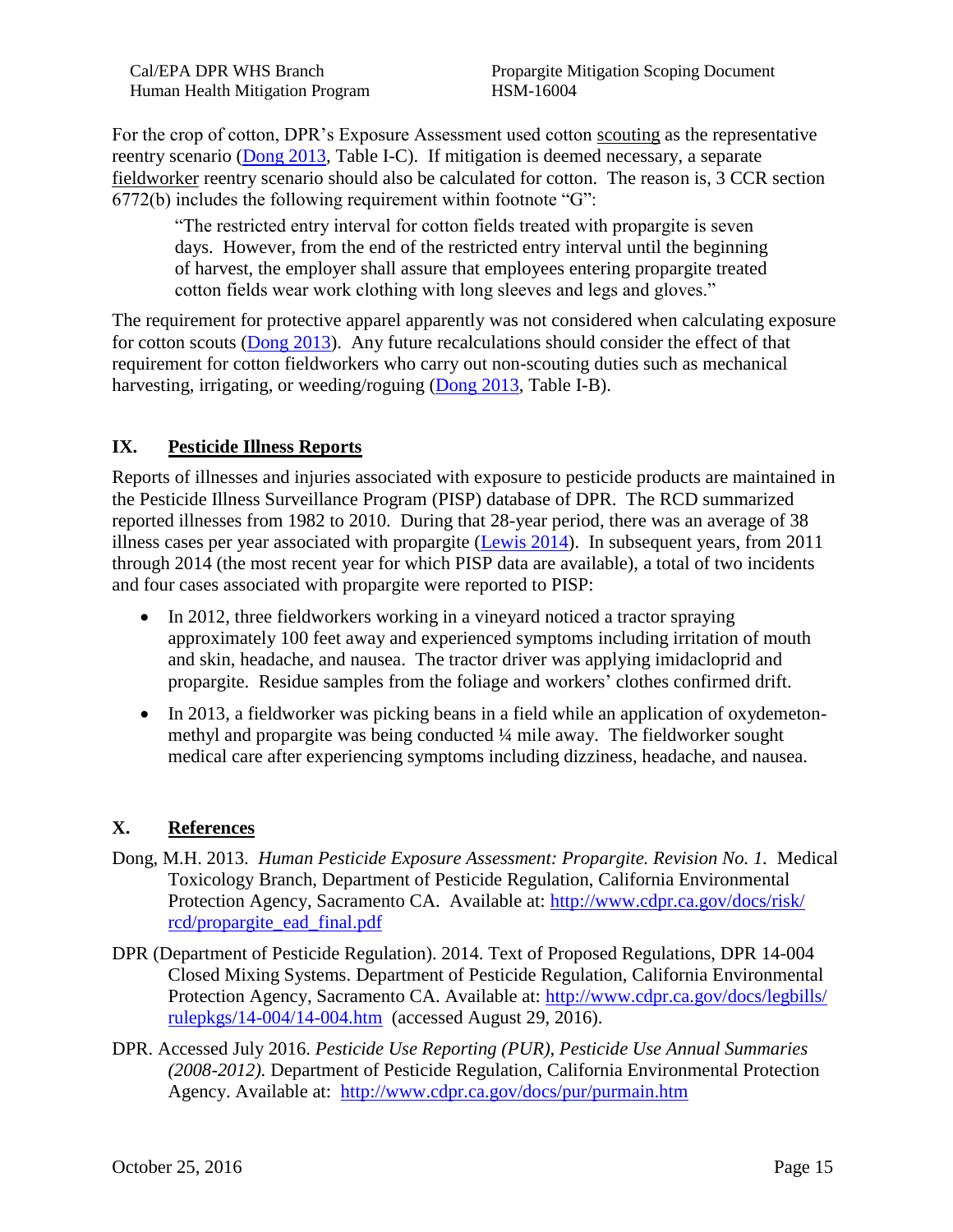- DPR. Accessed July 2016. *California Product/Label Database Queries & Lists* (search for active propargite products). Department of Pesticide Regulation, California Environmental Protection Agency. Available at:<http://www.cdpr.ca.gov/docs/label/labelque.htm>
- DPR. Accessed July 2016. *Reports of Pesticides Sold in California* (2008-2012). Department of Pesticide Regulation, California Environmental Protection Agency. Available at: <http://www.cdpr.ca.gov/docs/mill/nopdsold.htm>
- DPR. Accessed July 2016. *California Pesticide Information Portal (CalPIP), Pesticide Use Report.* Website accessed for database queries on several dates. Department of Pesticide Regulation, California Environmental Protection Agency. Available at: <http://calpip.cdpr.ca.gov/main.cfm>
- Kwok, E.S.C. 2016. *Exposure Assessment Policy and Procedure – An Update to Default Transfer Coefficients*. Human Health Assessment Branch, California Department of Pesticide Regulation, California Environmental Protection Agency, Sacramento. Available at: [http://www.cdpr.ca.gov/docs/hha/memos/exposure\\_assessment.pdf](http://www.cdpr.ca.gov/docs/hha/memos/exposure_assessment.pdf) (accessed August 10, 2016).
- Lewis, C.M. 2004. *Propargite (Omite): Dietary Risk Characterization Document*. Medical Toxicology Branch, Department of Pesticide Regulation, California Environmental Protection Agency, Sacramento CA. Available at: [http://www.cdpr.ca.gov/docs/risk/rcd/propargite\\_2004.pdf](http://www.cdpr.ca.gov/docs/risk/rcd/propargite_2004.pdf)
- Lewis, C.M. 2014. Propargite (Omite): Occupational, Ambient, and Aggregate Exposure Risk Characterization Document. Medical Toxicology Branch, Department of Pesticide Regulation, California Environmental Protection Agency, Sacramento CA. Available at: [http://www.cdpr.ca.gov/docs/risk/rcd/propargite\\_2014.pdf](http://www.cdpr.ca.gov/docs/risk/rcd/propargite_2014.pdf)
- NMFS (National Marine Fisheries Service). 2015. *National Marine Fisheries Service Endangered Species Act Section 7 Consultation and Biological Opinion: Environmental Protection Agency's Registration of Pesticides Containing Diflubenzuron, Fenbutatin Oxide, and Propargite.* National Marine Fisheries Service, National Oceanic and Atmospheric Administration, U.S. Department of Commerce, Washington D.C. Available at: [http://www.nmfs.noaa.gov/pr/consultation/opinions/](http://www.nmfs.noaa.gov/pr/consultation/opinions/pesticides_biop_7_1_7_2015.pdf)  [pesticides\\_biop\\_7\\_1\\_7\\_2015.pdf](http://www.nmfs.noaa.gov/pr/consultation/opinions/pesticides_biop_7_1_7_2015.pdf) (accessed August 10, 2016).
- Prichard, A. 2014. *Notice to Pesticide Registrants Regarding Initiation of Risk Assessment Process for the Active Ingredient Propargite. California Notice 2014-17.* Sacramento, CA: Pesticide Registration Branch, Department of Pesticide Regulation, California Environmental Protection Agency. Available at: <http://www.cdpr.ca.gov/docs/registration/canot/2014/ca2014-17.pdf>
- U.S. EPA. 2008. *Pesticide Reregistration Status: Amended Propargite Reregistration Eligibility Decision Document.* Washington, DC. Available at: [http://www.epa.gov/pesticides/](http://www.epa.gov/pesticides/reregistration/REDs/propargite_amend_red-10-09-08.pdf)  [reregistration REDs/propargite\\_amend\\_red-10-09-08.pdf](http://www.epa.gov/pesticides/reregistration/REDs/propargite_amend_red-10-09-08.pdf)
- U.S EPA. 2013. *Science Advisory Council for Exposure (ExpoSAC) Policy 3*. Science Advisory Council for Exposure, U.S. Environmental Protection Agency, Washington D.C. Available at: [https://www.epa.gov/sites/production/files/2015-08/documents/exposac](https://www.epa.gov/sites/production/files/2015-08/documents/exposac-policy-3-march2013.pdf)[policy-3-march2013.pdf](https://www.epa.gov/sites/production/files/2015-08/documents/exposac-policy-3-march2013.pdf) (accessed August 10, 2016).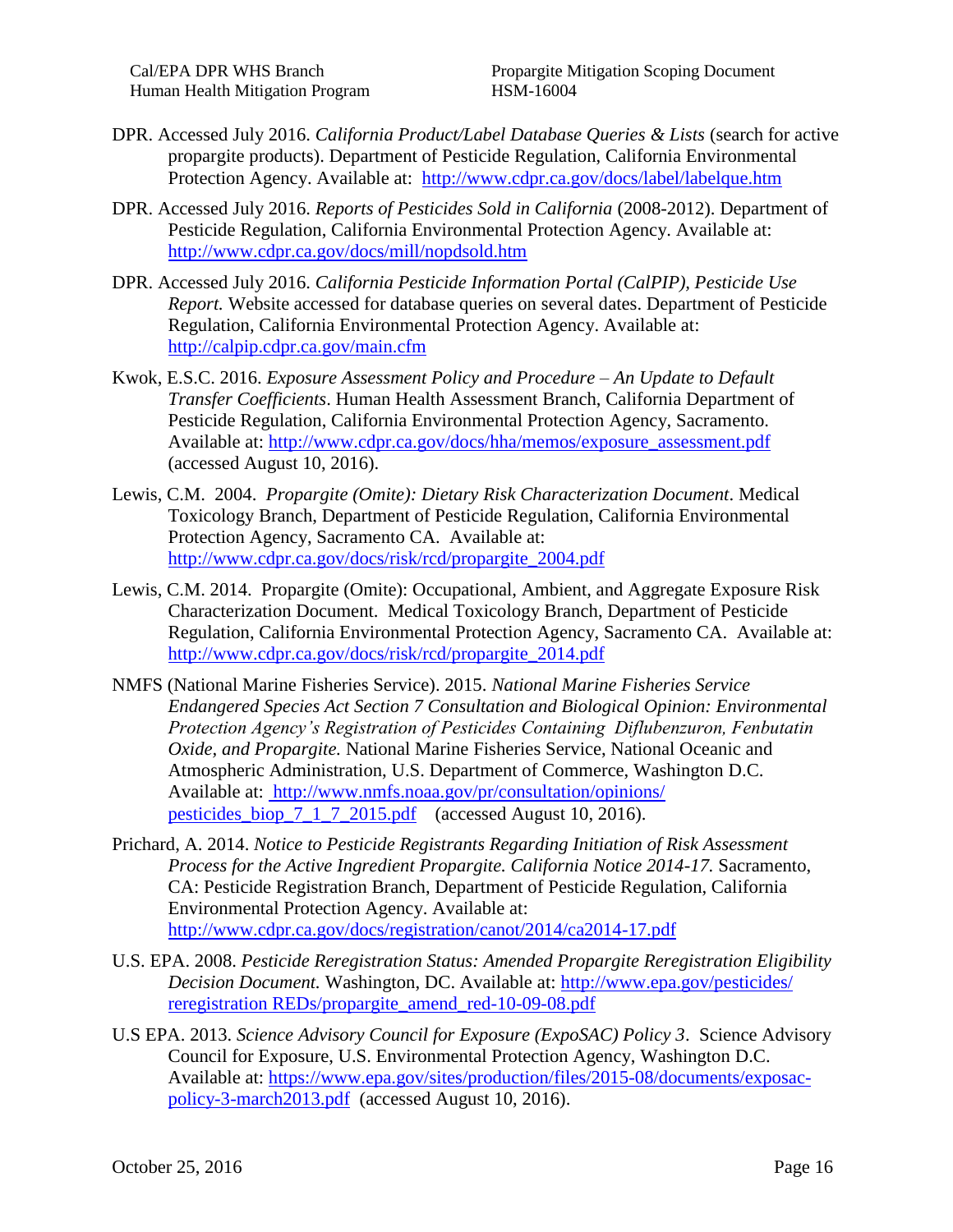- U.S. EPA. 2015. *Occupational Pesticide Handler Unit Exposure Surrogate Reference Table*. Office of Pesticide Programs, U.S. Environmental Protection Agency, Washington D.C. Available at: [https://www.epa.gov/sites/production/files/2015-09/documents/handler](https://www.epa.gov/sites/production/files/2015-09/documents/handler-exposure-table-2015.pdf)[exposure-table-2015.pdf](https://www.epa.gov/sites/production/files/2015-09/documents/handler-exposure-table-2015.pdf) (accessed August 29, 2016).
- U.S. EPA. 2016. *Occupational Pesticide Handler Exposure Data*. U.S. Environmental Protection Agency, Washington D.C. Available at: [https://www.epa.gov/pesticide-science-and](https://www.epa.gov/pesticide-science-and-assessing-pesticide-risks/occupational-pesticide-handler-exposure-data)[assessing-pesticide-risks/occupational-pesticide-handler-exposure-data](https://www.epa.gov/pesticide-science-and-assessing-pesticide-risks/occupational-pesticide-handler-exposure-data) (accessed August 29, 2016).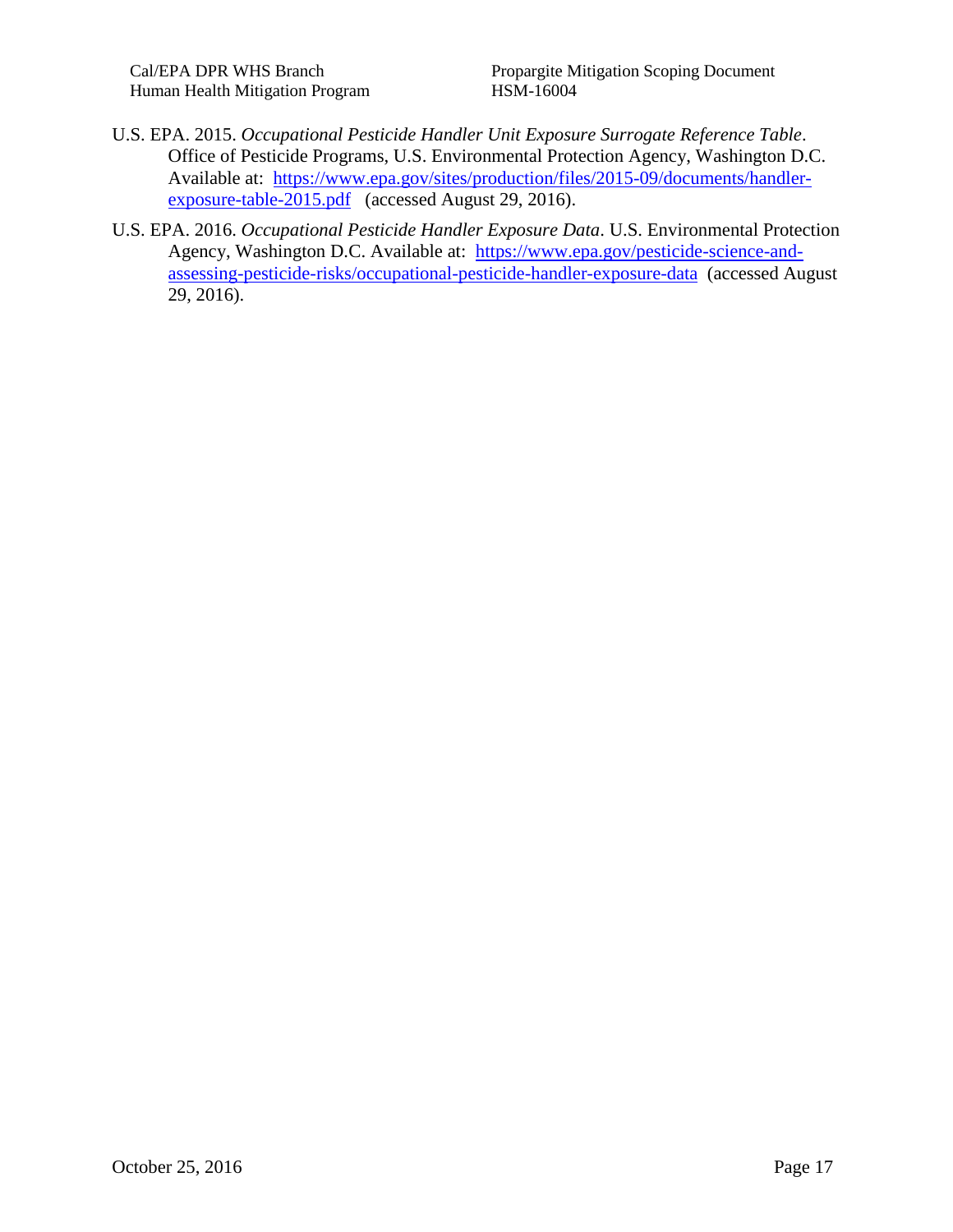#### **Appendix A**

| Exposure         |                    | Acute               | <b>Seasonal</b> |        |              | <b>Chronic</b> |
|------------------|--------------------|---------------------|-----------------|--------|--------------|----------------|
| Scenarios        | Derm. <sup>b</sup> | Inhal. <sup>b</sup> | Derm.           | Inhal. | Derm.        | Inhal.         |
| EC <sup>c</sup>  |                    |                     |                 |        |              |                |
| Aerial           | 29                 | 7                   | $\leq 1$        | 18     | 3            | 100            |
| Airblast         | 47                 | 11                  | 2               | 46     | <sup>0</sup> | 260            |
| Groundboom       | 1,100              | 48                  | 44              | 190    | 130          | 1,100          |
| WSB <sup>c</sup> |                    |                     |                 |        |              |                |
| Aerial           | 3                  | 8                   | $\leq 1$        | 21     | $\lt 1$      | 110            |
| Airblast         | 4                  | 11                  | $\leq 1$        | 43     | $\lt 1$      | 240            |
| Groundboom       | 91                 | 40                  | 4               | 160    | 11           | 900            |

#### Estimated Margins of Exposure for Systemic Effects in Propargite<sup>a</sup> Applicators (in bold font if lower than the uncertainly factor of 100)

a From RCD Table 26 (Lewis 2014). Margin of Exposure (MOE) = NOEL / Exposure Dosage. After adjusting for dermal absorption, the acute, seasonal and chronic dermal NOELs were 17 mg/kg (rabbits - no clinical signs or body weight reductions after 1 week of exposure), 0.17 mg/kg/day (rabbits - reduced body weights, changes in clinical chemistry and hematology and increased kidney and liver weights), and 0.17 mg/kg/day (same as subchronic), respectively. Inhalation exposure was evaluated using the following acute, seasonal and chronic oral NOELs: 0.8 mg/kg (pregnant rabbit - maternal: anorexia, adipsia; fetal: delayed ossification), 0.8 mg/kg/day (pregnant rabbit - maternal; anorexia, adipsia, reduced body weight gain and reduced survival), and 1.5 mg/kg/day (rats: reduced body weights and food consumption), after adjusting for oral absorption (40%). The exposure dosages are from RCD Table 16. Values were rounded to two significant figures or the nearest whole number if less than 10.

b Derm. = Total dermal exposure including hand exposure; Inhal. = Inhalation exposure.

c EC = Emulsifiable Concentrate; WSB = Water Soluble Bag.

#### Estimated Margins of Exposure for Local Dermal Effects in Propargite<sup>a</sup> Applicators (in bold font if lower than the uncertainly factor of 30)

| <b>Exposure</b>  | Acute                    |          | <b>Seasonal</b> |         |
|------------------|--------------------------|----------|-----------------|---------|
| <b>Scenarios</b> | <b>Body</b> <sup>b</sup> | Hand     | <b>Body</b>     | Hand    |
| EC <sup>c</sup>  |                          |          |                 |         |
| Aerial           | 170                      |          | 150             |         |
| Airblast         | 160                      | 10       | 190             | 12      |
| Groundboom       | 7,000                    | 130      | 10,000          | 150     |
| WSB <sup>c</sup> |                          |          |                 |         |
| Aerial           | 19                       | $\leq 1$ | 17              | $\lt 1$ |
| Airblast         | 15                       |          | 18              |         |
| Groundboom       | 580                      | 11       | 700             | 13      |
| ________________ |                          |          | $-$             |         |

a From RCD Table 29 (Lewis 2014). Margin of Exposure (MOE) = NOEL / Exposure Dosage. The acute and subchronic NOELs for dermal irritation were 700 : $g/cm^2$  (rabbits) and 210 : $g/cm^2$  (rabbits), respectively. The estimated dermal concentration for the body and hands are from RCD Table 19. Values were rounded to two significant figures or the nearest whole number if less than 10.

b Body = MOE for dermal irritation on the body, except the hands.

c EC = Emulsifiable Concentrate; WSB = Water Soluble Bag.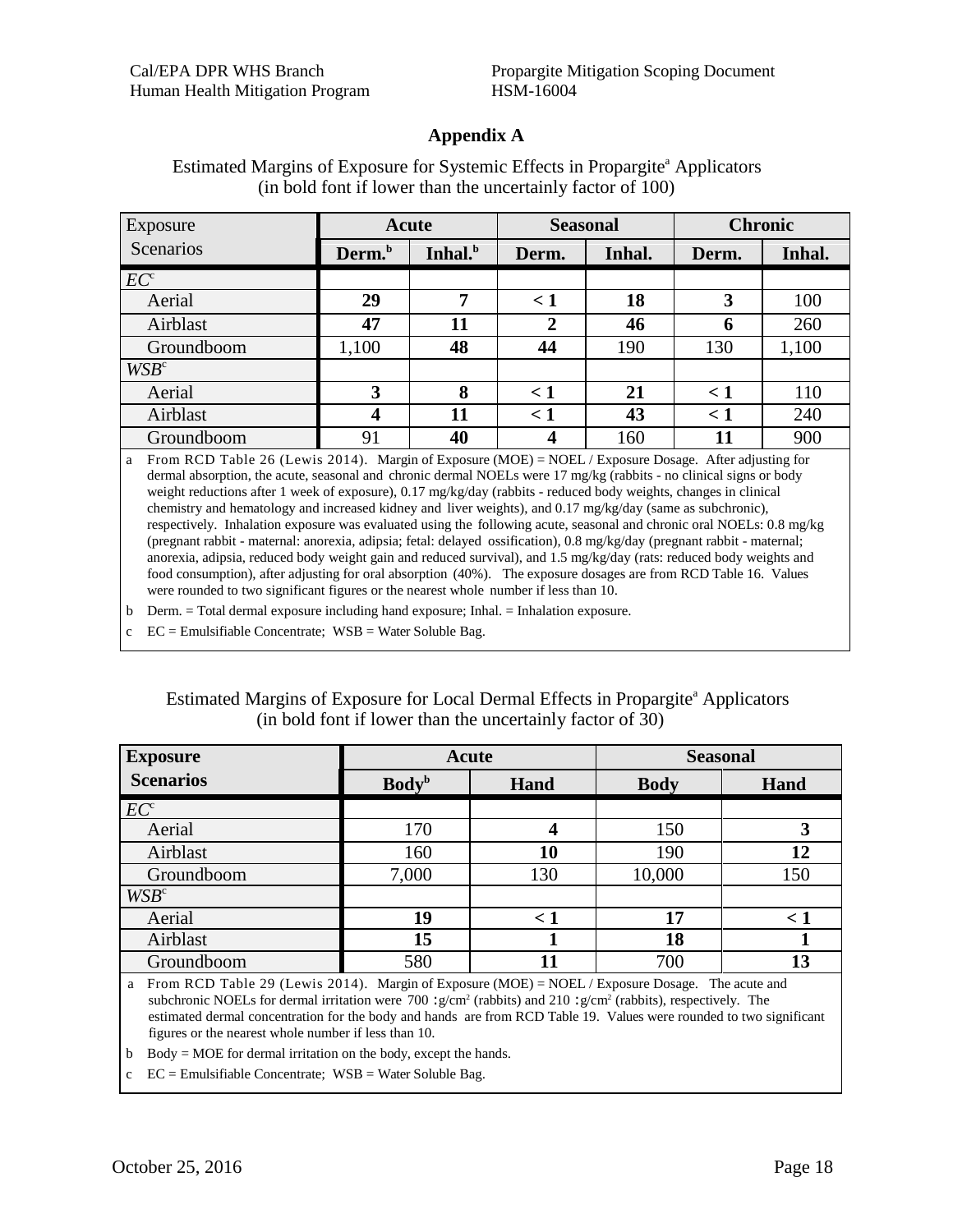#### **Appendix B**

|                           | Acute              |         | <b>Seasonal</b> |        | <b>Chronic</b> |        |
|---------------------------|--------------------|---------|-----------------|--------|----------------|--------|
| <b>Exposure Scenarios</b> | Derm. <sub>b</sub> | Inhal.b | Derm.           | Inhal. | Derm.          | Inhal. |
| EC <sub>c</sub>           |                    |         |                 |        |                |        |
| Aerial                    | 180                | 43      | 7               | 170    | 21             | 980    |
| Airblast                  | 530                | 120     | 21              | 500    | 64             | 2,800  |
| Groundboom                | 970                | 250     | 39              | 1,000  | 120            | 3,000  |
| $WSB_c$                   |                    |         |                 |        |                |        |
| Aerial                    | 32                 | 17      | $<$ 1           | 42     | $\overline{2}$ | 230    |
| Airblast                  | 79                 | 42      | $\mathbf{2}$    | 100    | 6              | 590    |
| Groundboom                | 130                | 67      | 3               | 170    | 10             | 940    |

Estimated Margins of Exposure for Systemic Effects in Mixer/Loaders Exposed to Propargite<sup>a</sup> (in bold font if lower than the uncertainty factor of 100)

 a From RCD Table 27 (Lewis 2014). Margin of Exposure (MOE) = NOEL / Exposure Dosage. After adjusting for dermal absorption, the acute, seasonal and chronic dermal NOELs were 17 mg/kg (rabbits - no clinical signs or body weight reductions after 1 week of exposure), 0.17 mg/kg/day (rabbits - reduced body weights, changes in clinical chemistry and hematology and increased kidney and liver weights), and 0.17 mg/kg/day (same as subchronic), respectively. Inhalation exposures were evaluated using the following acute, seasonal and chronic oral NOELs: 0.8 mg/kg (pregnant rabbit maternal: anorexia, adipsia; fetal: delayed ossification), 0.8 mg/kg/day (pregnant rabbit - maternal; anorexia, adipsia, reduced body weight gain and reduced survival), and 1.5 mg/kg/day (rats: reduced body weights and food consumption), after adjusting for oral absorption (40%). The exposure dosages are from RCD Table 17. Values were rounded to two significant figures or the nearest whole number if less than 10.

Derm. = Total dermal exposure including hand exposure; Inhal. = Inhalation exposure. b

 $EC =$  Emulsifiable Concentrate;  $WSB =$  Water Soluble Bag.

#### Estimated Margins of Exposure for Local Dermal Effects in Mixer/Loaders Exposed to Propargite<sup>a</sup> (in bold font if lower than the uncertainty factor of 30)

| <b>Exposure</b>  | Acute                    |       | <b>Seasonal</b>          |       |  |
|------------------|--------------------------|-------|--------------------------|-------|--|
| <b>Scenarios</b> | <b>Body</b> <sup>b</sup> | Hand  | <b>Body</b> <sup>d</sup> | Hand  |  |
| $EC^c$           |                          |       |                          |       |  |
| Aerial           | 1,800                    | 18    | 2,100                    | 22    |  |
| Airblast         | 7,000                    | 55    | 7,000                    | 66    |  |
| Groundboom       | 12,000                   | 99    | 10,000                   | 120   |  |
| $WSB^c$          |                          |       |                          |       |  |
| Aerial           | 65                       | 470   | 49                       | 520   |  |
| Airblast         | 160                      | 1,200 | 120                      | 1,000 |  |
| Groundboom       | 270                      | 1,800 | 210                      | 2,600 |  |

a From RCD Table 30 (Lewis 2014). Margin of Exposure (MOE) = NOEL / Exposure Dosage. The acute and subchronic NOELs for dermal irritation were 700 :g/cm2 (rabbits) and 210 :g/cm2 (rabbits), respectively. The estimated dermal concentration for the body and hands are from RCD Table 20. Values were rounded to two significant figures or the nearest whole number if less than 10.

 $b$  Body = MOE for dermal irritation on the body, except the hands. c

c EC = Emulsifiable Concentrate; WSB = Water Soluble Bag.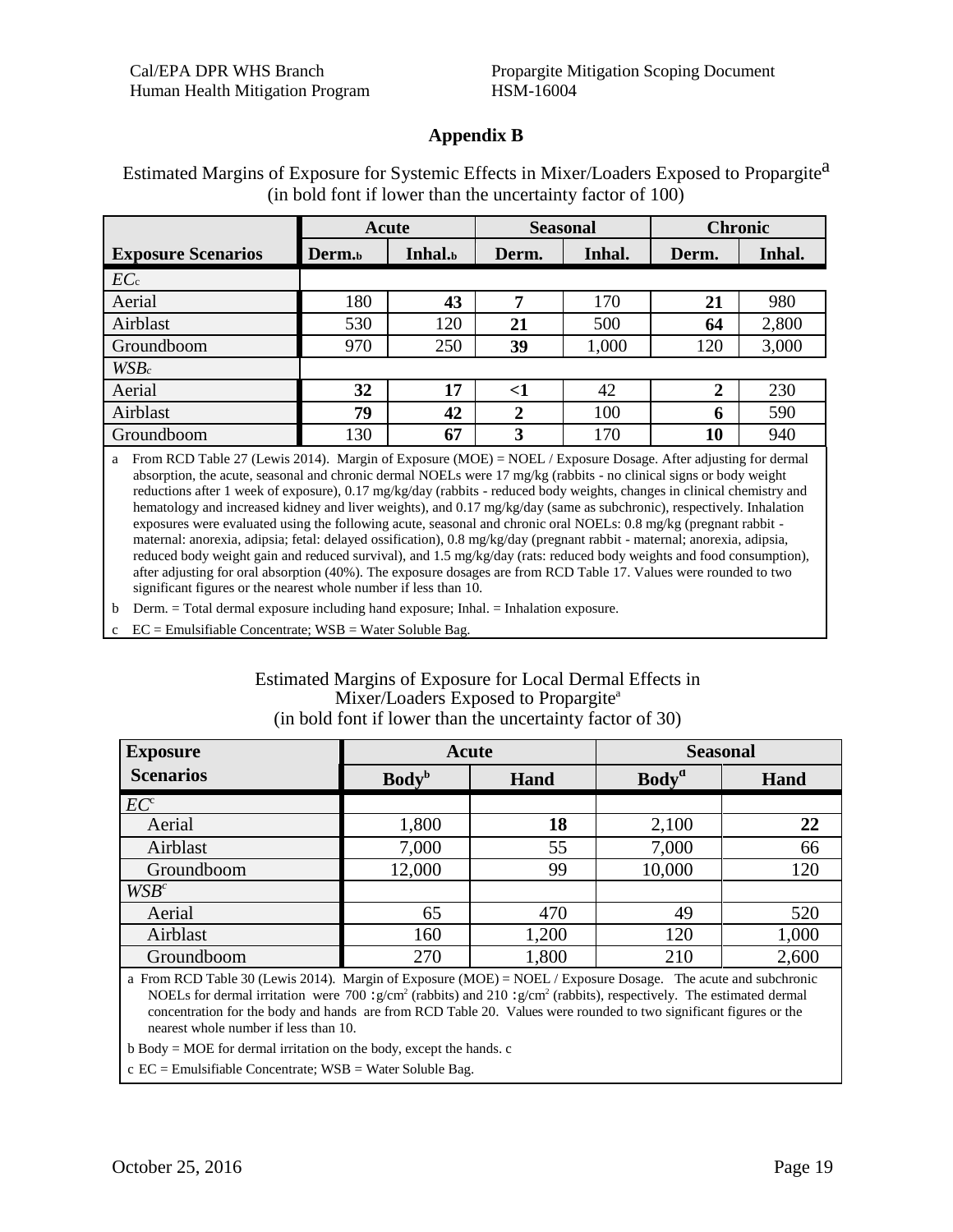#### **Appendix C**

#### Estimated Margins of Exposure for Systemic Effects in Mixer/Loader/Applicators and Human Flaggers Exposed to Propargite<sup>a</sup> (in bold font if lower than the uncertainty factor of 100)

| <b>Exposure</b>         |                    | Acute               | <b>Seasonal</b> |        | <b>Chronic</b> |        |
|-------------------------|--------------------|---------------------|-----------------|--------|----------------|--------|
| <b>Scenarios</b>        | Derm. <sup>b</sup> | Inhal. <sup>b</sup> | Derm.           | Inhal. | Derm.          | Inhal. |
| Flagger                 |                    |                     |                 |        |                |        |
| EC <sup>c</sup>         | 150                | 26                  | o               | 100    | 18             | 580    |
| WSB <sup>c</sup>        | 17                 | 29                  | $\leq$          | 120    |                | 650    |
| Mixer/Loader/Applicator |                    |                     |                 |        |                |        |
| Low Pressure            | 210                | 24                  | 10              | 120    | 31             | 670    |
| <b>High Pressure</b>    | 90                 | 33                  |                 | 82     | ៗ              | 460    |
| <b>Backpack</b>         | 120                | 1,300               |                 | 4,000  | 10             | 22,000 |

 From RCD Table 28 (Lewis 2014). Margin of Exposure (MOE) = NOEL / Exposure Dosage. After adjusting for dermal absorption, the acute, seasonal and chronic dermal NOELs were 17 mg/kg (rabbits - no clinical signs or body weight reductions after 1 week of exposure), 0.17 mg/kg/day (rabbits - reduced body weights, changes in clinical chemistry and hematology and increased kidney and liver weights), and 0.17 mg/kg/day (same as subchronic), respectively. Inhalation exposure was evaluated using the following acute, seasonal and chronic oral NOELs: 0.8 mg/kg (pregnant rabbit - maternal: anorexia, adipsia; fetal: delayed ossification), 0.8 mg/kg/day (pregnant rabbit maternal; anorexia, adipsia, reduced body weight gain and reduced survival), and 1.5 mg/kg/day (rats: reduced body weights and food consumption), after adjusting for oral absorption (40%). The exposure dosages are from RCD Table 18. Values were rounded to two significant figures or the nearest whole number if less than 10. a

b Derm. = Total dermal exposure including hand exposure; Inhal. = Inhalation exposure.

 $EC =$  Emulsifiable Concentrate;  $WSB =$  Water Soluble Bag.

#### Estimated Margins of Exposure for Local Dermal Effects in Mixer/Loader/Applicators and Human Flaggers Exposed to Propargite<sup>a</sup> (in bold font if lower than the uncertainty factor of 30)

| <b>Exposure</b>         | Acute                    |        | <b>Seasonal</b> |        |  |
|-------------------------|--------------------------|--------|-----------------|--------|--|
| <b>Scenarios</b>        | <b>Body</b> <sup>b</sup> | Hand   | <b>Body</b>     | Hand   |  |
| Flagger                 |                          |        |                 |        |  |
| $EC^c$                  | 350                      | 89     | 420             | 100    |  |
| $WSB^c$                 | 40                       | 10     | 48              | 12     |  |
| Mixer/Loader/Applicator |                          |        |                 |        |  |
| Low Pressure            | 540                      | 75     | 700             | 110    |  |
| <b>High Pressure</b>    | 190                      | 150    | 140             | 110    |  |
| <b>Backpack</b>         | 230                      | 23,000 | 210             | 21,000 |  |

a From RCD Table 31 (Lewis 2014). Margin of Exposure (MOE) = NOEL / Exposure Dosage. The acute and subchronic NOELs for dermal irritation were 700  $\mu$ g/cm<sup>2</sup> (rabbits) and 210  $\mu$ g/cm<sup>2</sup> (rabbits), respectively. The estimated dermal concentration for the body and hands are from RCD Table 21. Values were rounded to two significant figures or the nearest whole number if less than 10.

b Body = MOE for dermal irritation on the body, except the hands.

c EC = Emulsifiable Concentrate; WSB = Water Soluble Bag.